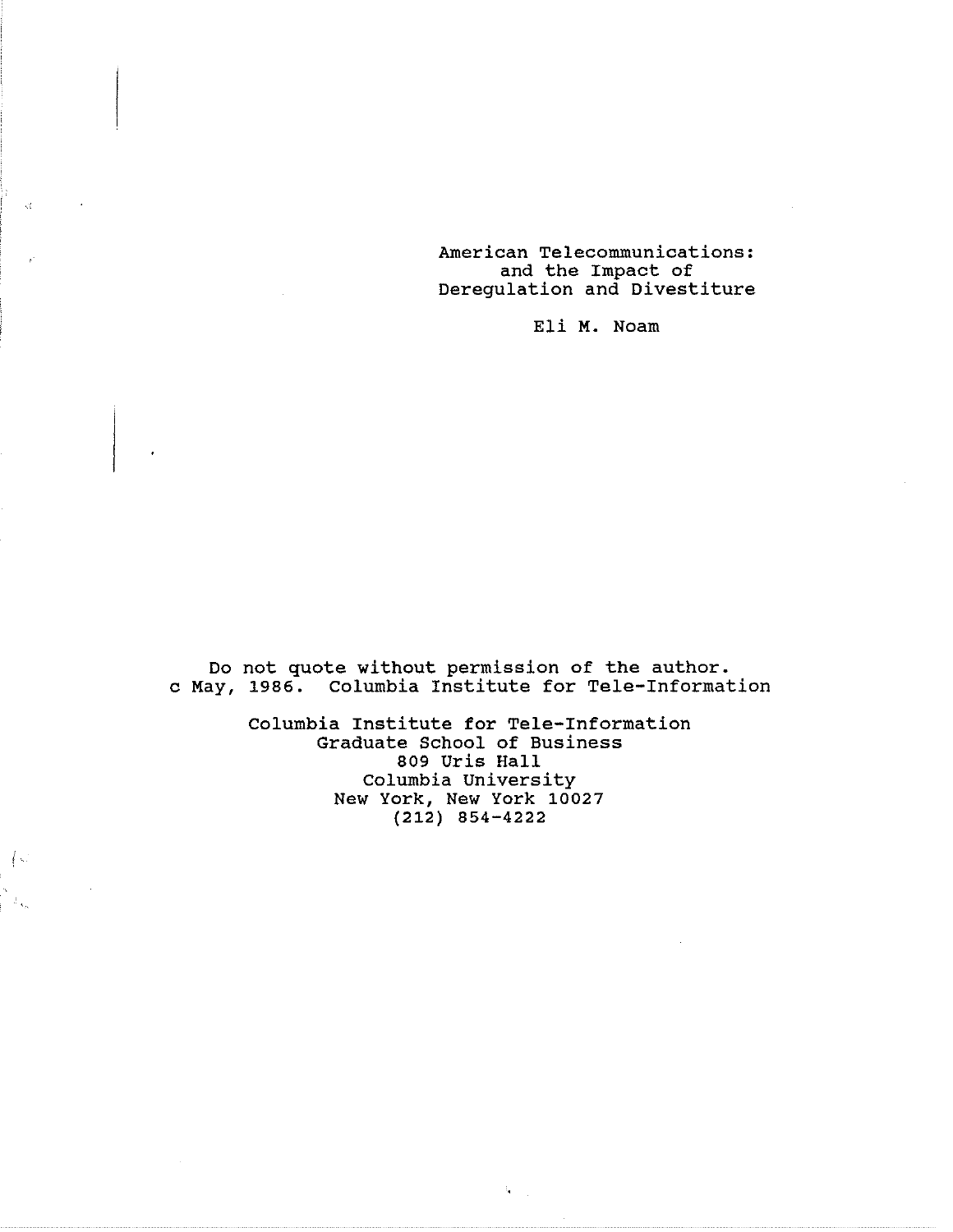The purpose of this paper is (a) to survey the present American telecommunications landscape, (b) to discuss the impact of deregulation and divestiture, (c) to describe some of the most recent trends in U.S. telecommunications, involving competition in local service and local switching, and to contrast them with the trend towards centralized ISDN.

 $\lesssim$  )

 $\ell, \ell$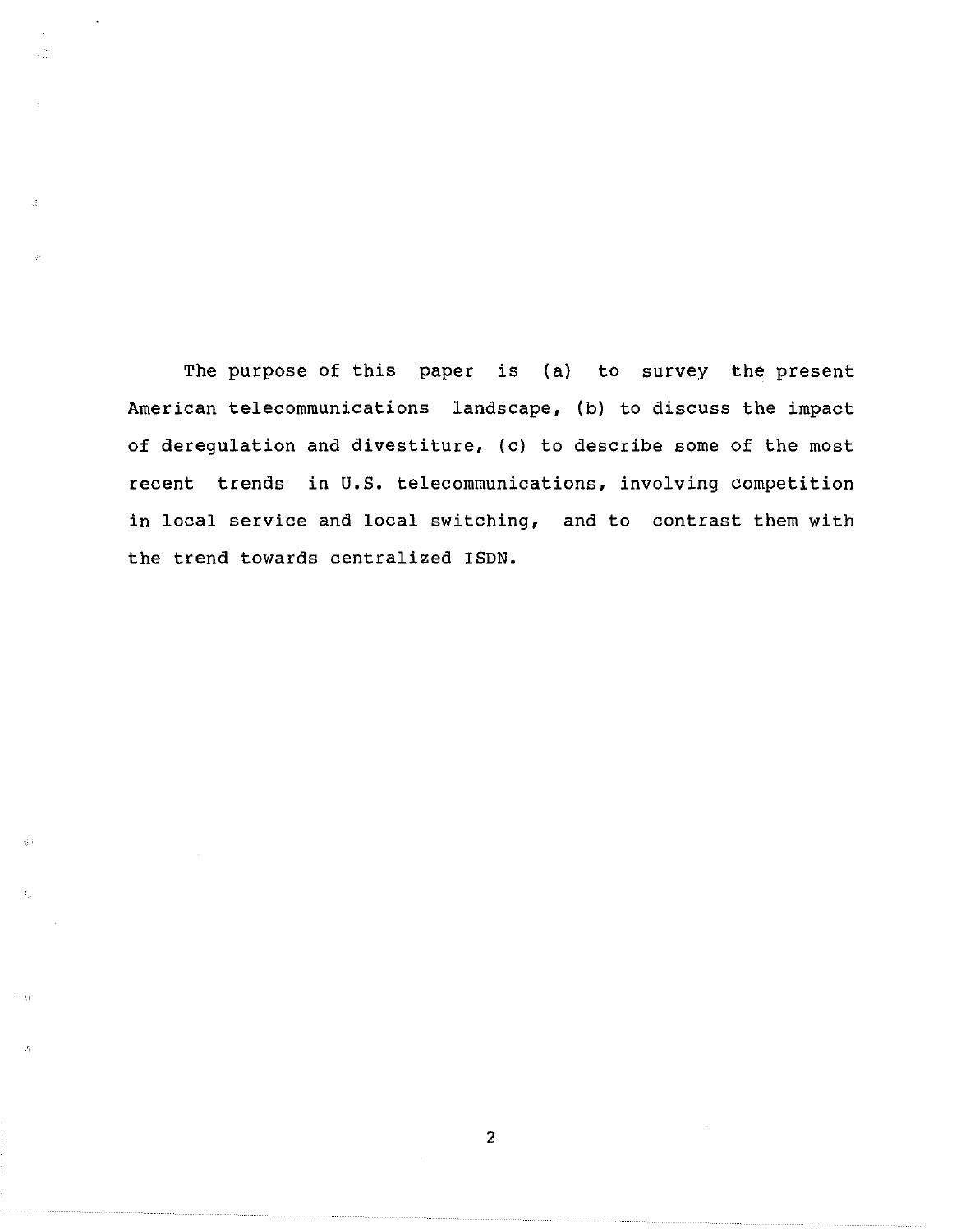#### I, The Setting

"Laissez-faire" is a term discredited in America by 19th century robber barons and by its French linguistic roots. "Deregulation," on the other hand, has a more benign sound, since an aversion to the heavy hand of government regulation has been a theme on which wide part of the American political spectrum can agree as a general proposition, though rarely in a concrete case. In America, the accelerated penetration of electronic technology in the telecommunications sector coincided and interacted with an intellectual and political move towards laissez-faire in general. In Europe, the new technology is similarly available, but the ideological receptivity for new institutional arrangements is very different. To most Europeans, the clear trend of economic history has been towards increased forms of public control. The political left took the scientific inevitability of this progressive trend as dogma; the conservative right, though parts of it were fighting bitterly against public control, was in doubt of its own long term prospects in stemming the trend. Joseph Schumpeter, who expressed this pessimism, saw capitalism in a no-win situation: even if it was economically successful, it undermined in the process of its own foundations and was doomed. The American historical experience, for a long time, followed the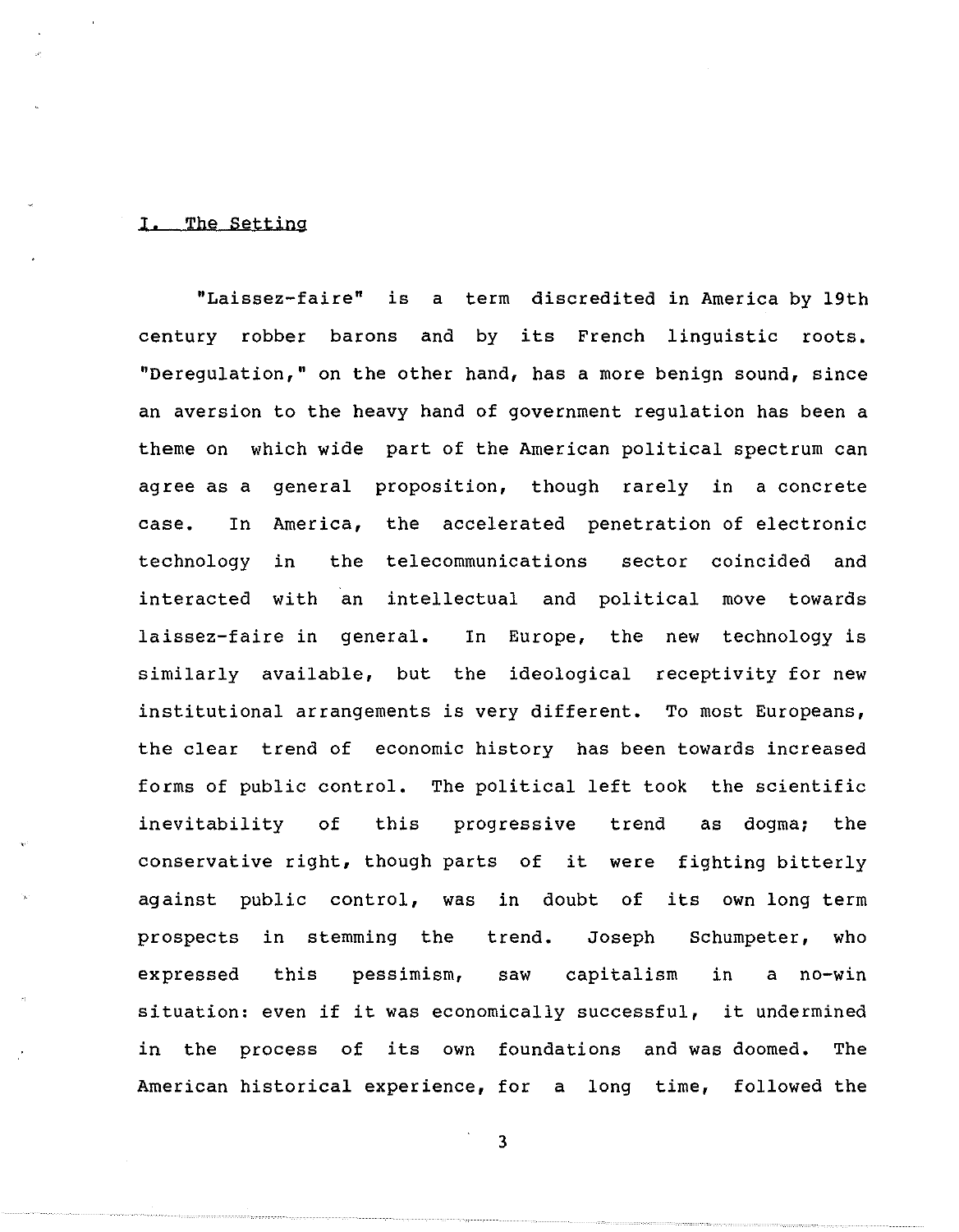On the executive level, the Commerce Department's National Telecommunications and Information Agency (NTIA) helps to coordinate the President's  $--$  that is, the Executive Branch's  $-$ overall telecommunications policy. It plays a role in international communications, together with the Office of U.S. Trade Representative and the State Department, which is the lead agency in international negotiations. Despite its international visibility, the NTIA cannot match the FCC's domestic regulato powers.

In addition, the Executive Branch's Department of Justice plays a major role through its Antitrust Division, which oversees much of the telephone industry by way of enforcing the 1982 court order which broke up AT&T (See discussion in text at n.27 et, seq., infra.). The primary authority in that case is federal district court Judge Harold Greene, who frequently decides whether telephone companies and other parties are complying with the AT&T divestiture decree, and who has thus become a major presence in telecommunications matters.

Conforming to a broader policy trend in the U.S. governmental decision particularly the U.S. Court of Appeals for the District of making process, -- have become a federal courts Columbia Circuit -- have become a significant locus of telecommunications policy making. (The circuit courts hear appeals from trial courts and administrative agencies; their decisions can be reviewed only by the Supreme Court, which hears only a few percent of circuit court decisions.) For example, the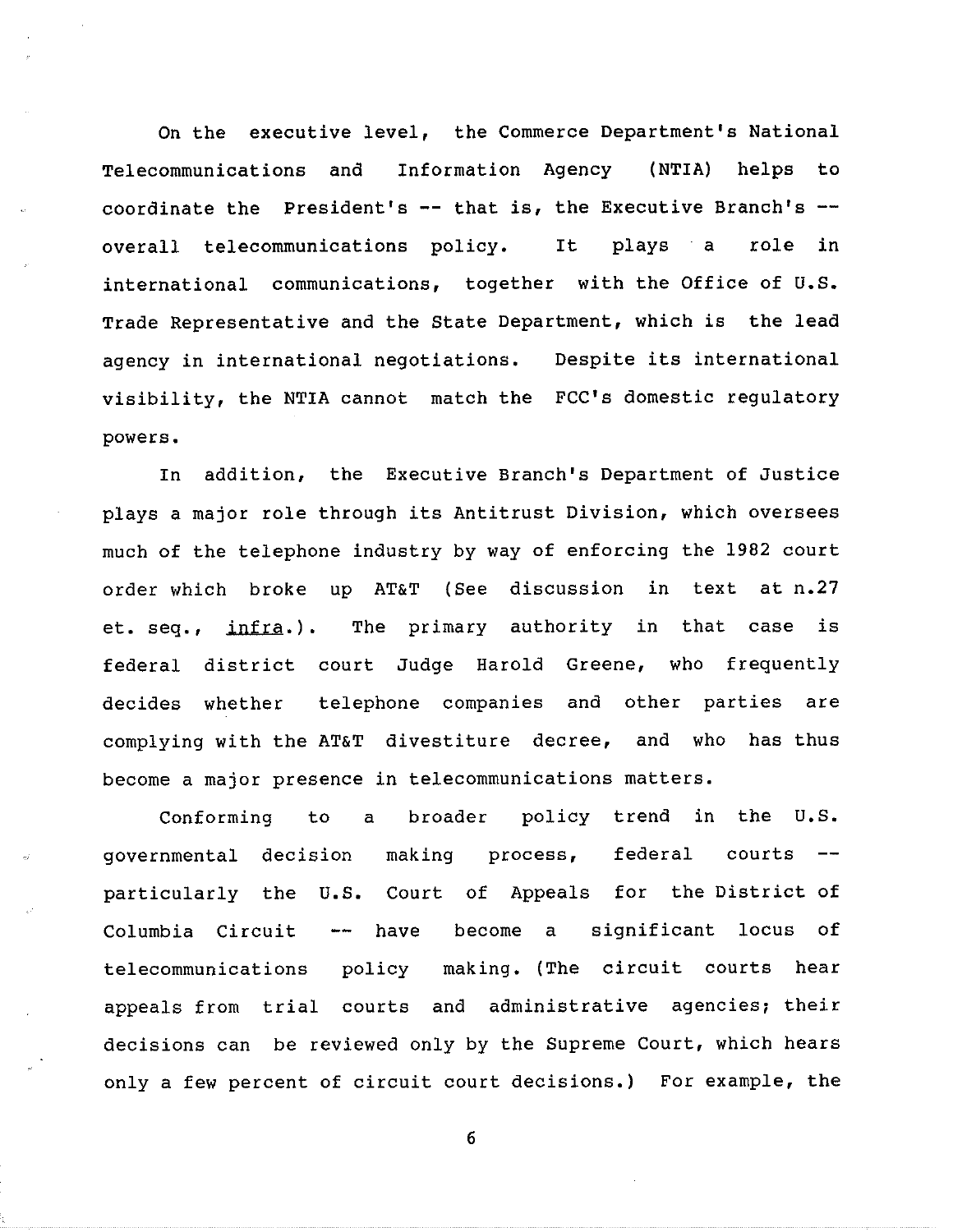D.C. Circuit forced the FCC to allow non-AT&T equipment manufacturers to sell terminal units for connection into the local AT&T exchanges, making competition in the equipment market possible (Hush-a-Phone y, FCC, 238 F.2d 266 (D.C. Cir. 1956). The Justice Department and the Federal Trade Commission also play a role in regulating industry competitive behavior and structural changes - primarily mergers and acquisitions - and by forcing divestitures as with AT&T, (1977).

Most important for telecommunications policy, at least in theory, is the U.S. Congress. The primary legislation for U.S. telecommunications is the Communications Act of 1934. This Magna Charta of U.S. telecommunciations rarely has been amended despite many attempts. Policymaking in light of changed circumstances has been left largely tot he FCC's and the courts' discretion. Congress often wields its power indirectly, however, by giving signals to the FCC through bills, resolutions, hearings, and the budgetary process. Congress can reduce an agency's budget unless it adopts certain policies, a position which obviously can have a strong influence on an agency.

This multiplicity of decision-making governmental bodies frustrates coordinated and comprehensive policy-making. But this process also accomodates decentralized and ad hoc decisions, many of which are responses to specific problems, rather than part of a grand design. This has permitted a fairly rapid re-orientation of U.S. telecommunications policy.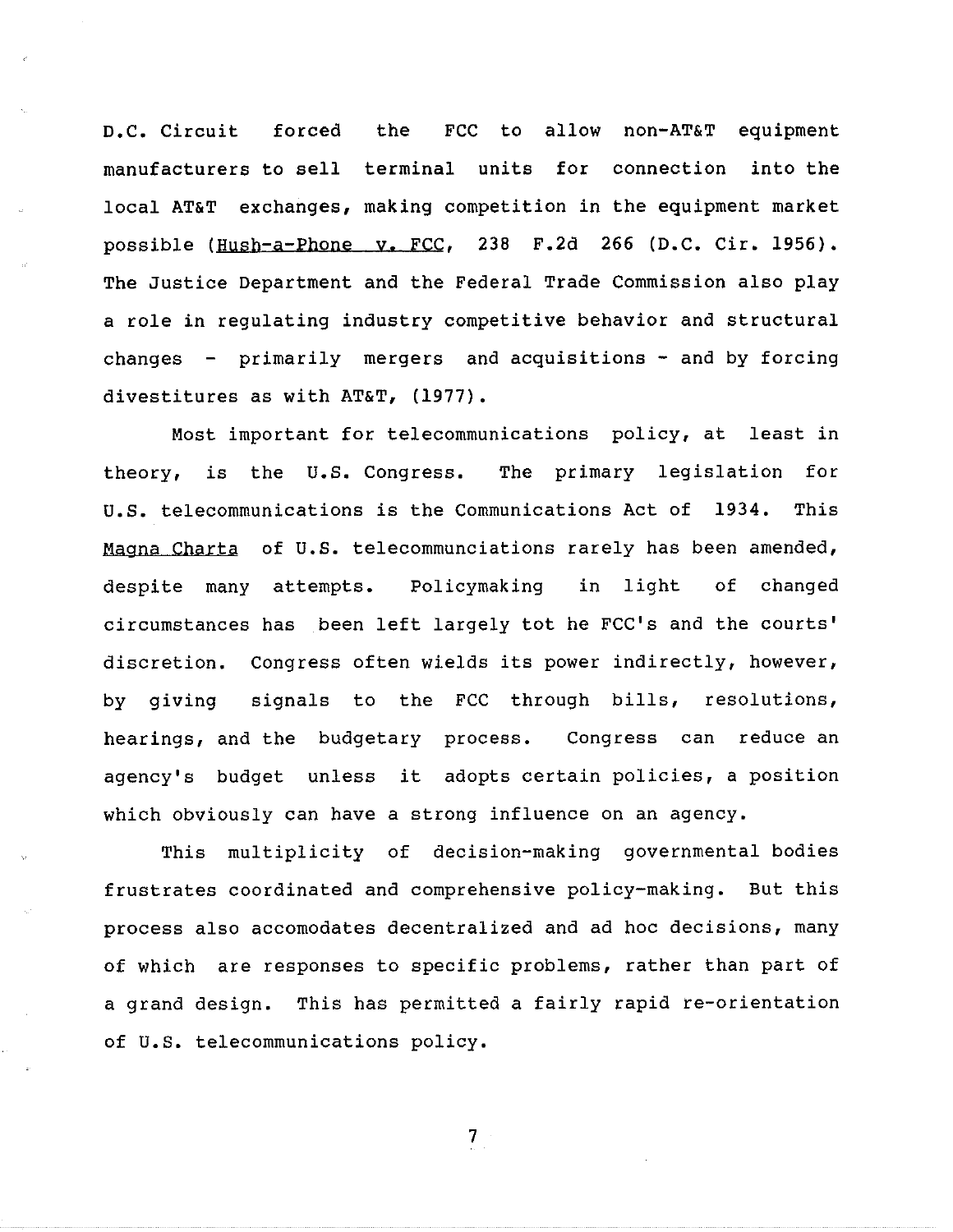### III, Ma Bell and Her Children

The U.S. telecommunications industry was a simple affair for a very long time. There was one telephone company, the American Telephone and Telegraph Company (AT&T). Despite its name, it was barred from telegraphy, which was the domain of Western Union. And internationally Western Union was excluded from the telegraph market, in favor of a handful of so-called international recor carriers. AT&T was perhaps the most vertically integration telecommunications corporation in the world, since it provided literally everything from equipment to long distance transmission to local service. Western Electric (now AT&T Technologies) produced both terminal and switching equipment; Long Lines Division (now AT&T Communication) provided ninety percent of the nations' long distance traffic; Bell Labs (the only AT&T entity to survive without a name change) did basic research, through a complex series of contracts with the other AT&T components; and **22** wholly or majority owned local telephone companies -- such as New York Telephone Company of Southern Bell -- provided lcoal exchange service to one or more states.

The divestiture ended the most significant portion of AT&T's vertical integration -- namely, the common ownership of the local exchange companies and the equipment as well as long distance service providers. At least in theory, this removed a number of perceived conflicts of interest, such as local exchange companies' paying inflated prices for Western Electric equipment.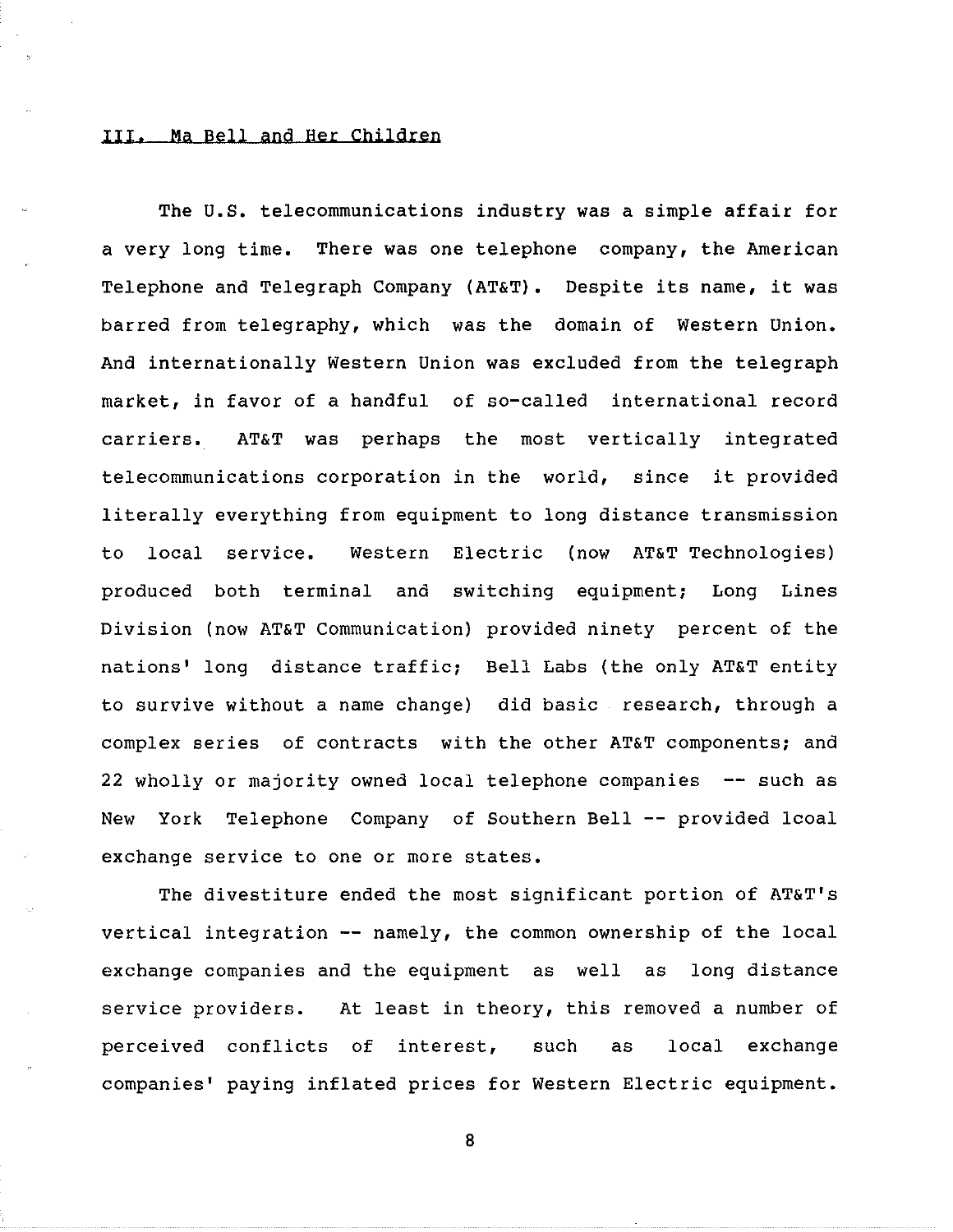While the Justice Department was pursuing its divestiture case, the FCC was imposing structural restraints on AT&T. The FCC found it necessary during the 1970's to decide how AT&T could provide data processing and other "enhanced" services. AT&T could provide only telecommunications transmission service under the 1956 Consent Decree. Because of the capabilities of electronic switching and of customer demand for new services, AT&T increasingly felt pressure to offer enhanced services. These services were provided at first through AT&T's common carrier offerings - over the objections of the data processing industry - and were considered communciations services. The FCC addressed this dilemma in its First and then Second Computer Inquiry. Ultimately, the Commission developed a distinction between "basic" or communications services, and "enhanced" or software-driven services. AT&T could provide only basic services through its regulated offerings. Enhanced services had to be provided by an unregulated and "fully separated" subsidiary.

In May of 1986 the Commission decided in yet another rule making proceeding, the Third Computer Inquiry, which re-examined restrictions on both AT&T's and the BOC's activities. Its new rules allow both AT&T and the BOCs to operate without the requirement of a separate subsidiary, provided certain safeguards are instituted. It also provided for the establishment of open network architecture, which will be discussed further below. The FCC reaffirmed the dichotomy of "basic" vs. "enhanced" telecommunications services.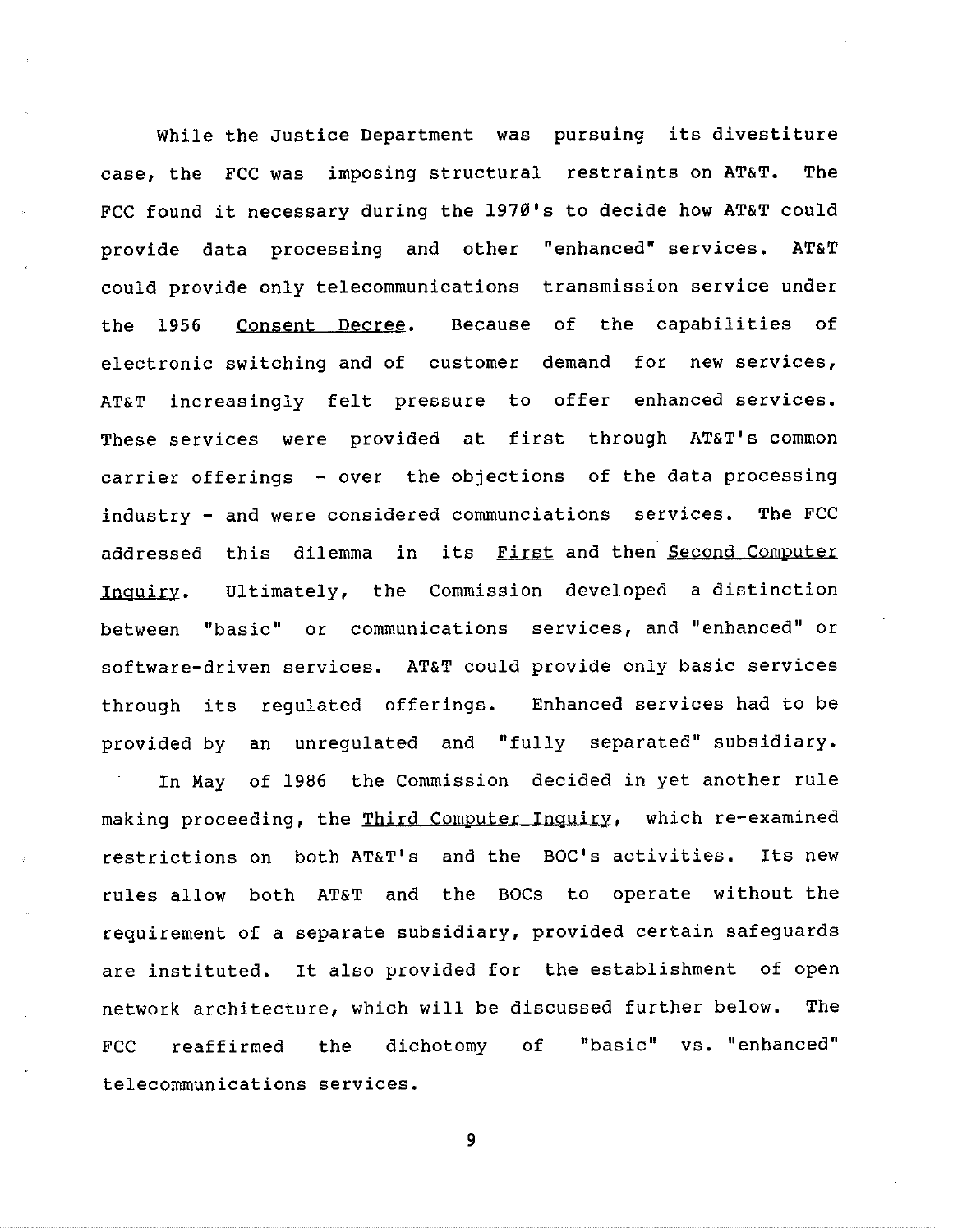### IV. Networks of Networks

Operation of the various types of telephone networks in the united States is highly decentralized,

1, Local Service

(i) There are 22 Bell Operating Companies, such as the New England Telephone Company. They are organized into seven Bell Regional Holding Companies, such as NYNEX. The BOCs provide the bulk of local service, with more than 1,000 small independent companies serving approximately ten percent of the nation's geographic area and twenty percent of its population. The largest independent company is General Telephone & Electronics (GTE). Local companies are restricted to service within their Local Access and Transport Areas (LATAs), and may not enter long-distance or international communications. They are regulated by various bodies, primarily state commissions and the FCC,

(ii) Various private "by-passers" compete with the BOCs in providing local service through a number of technologies. These technologies include:

a. Cable television;

b, Point-to-point microwave;

c. Digital Termination Service (DTS), a two-way point-to-point switched microwave service;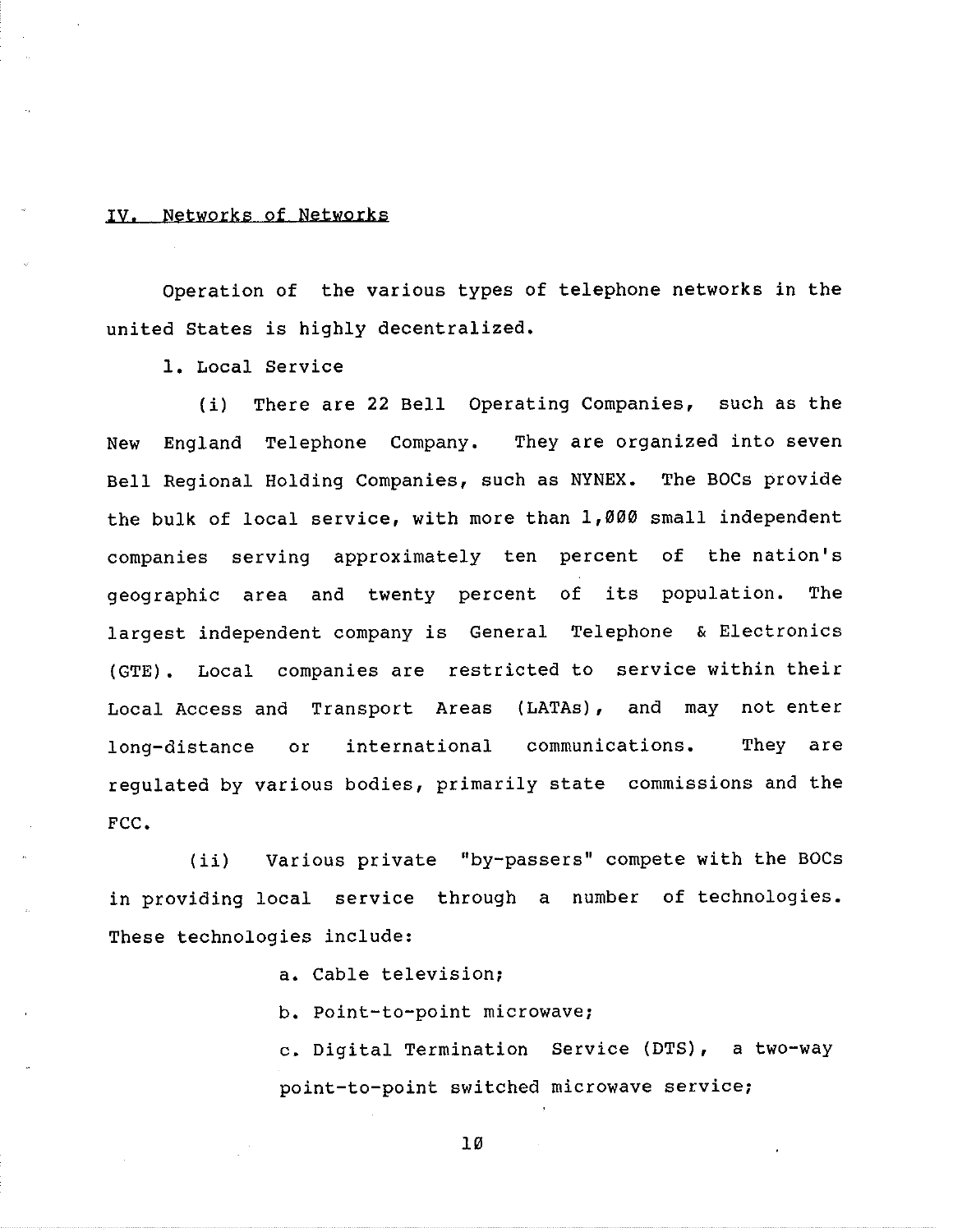d. Fiber optic linksi

e. Infrared transmission, which does not require an FCC license; and

f. Cellular radio, primarily in the form of mobile car telephones.

(iii) Shared tenant services (STS), a hybrid new form of local transmission in which landlords resell local service using a private branch exchange (PBX) and lines leased from telephone companies or other carriers.

b. Long-distance Service

(i) AT&T controls more than 60% of the long-distance market and more than 80% of "interLATA" service.

(ii) Other common carriers (OCCs) such as MCI, Sprint and ITT provide the rest of InterLATA service.

(iii) The BOCs provide, within their LATAs, long-distance service, which accounts for about 20% of nationa long-distance traffic.

(iv) "Resellers" of long-distance service (including in part the OCCs, which often lease lines from AT&T) and many others buy long-distance service at low bulk rates and resell it at a profit to smaller users.

(v) Lessors of long-distance links include a growing number of railroads of highway authorities, which install fiber optic lines on their routes.

(vi) Domestic record carriers, primarily Western Union and RCA, provide mostly telegraph services, and increasingly data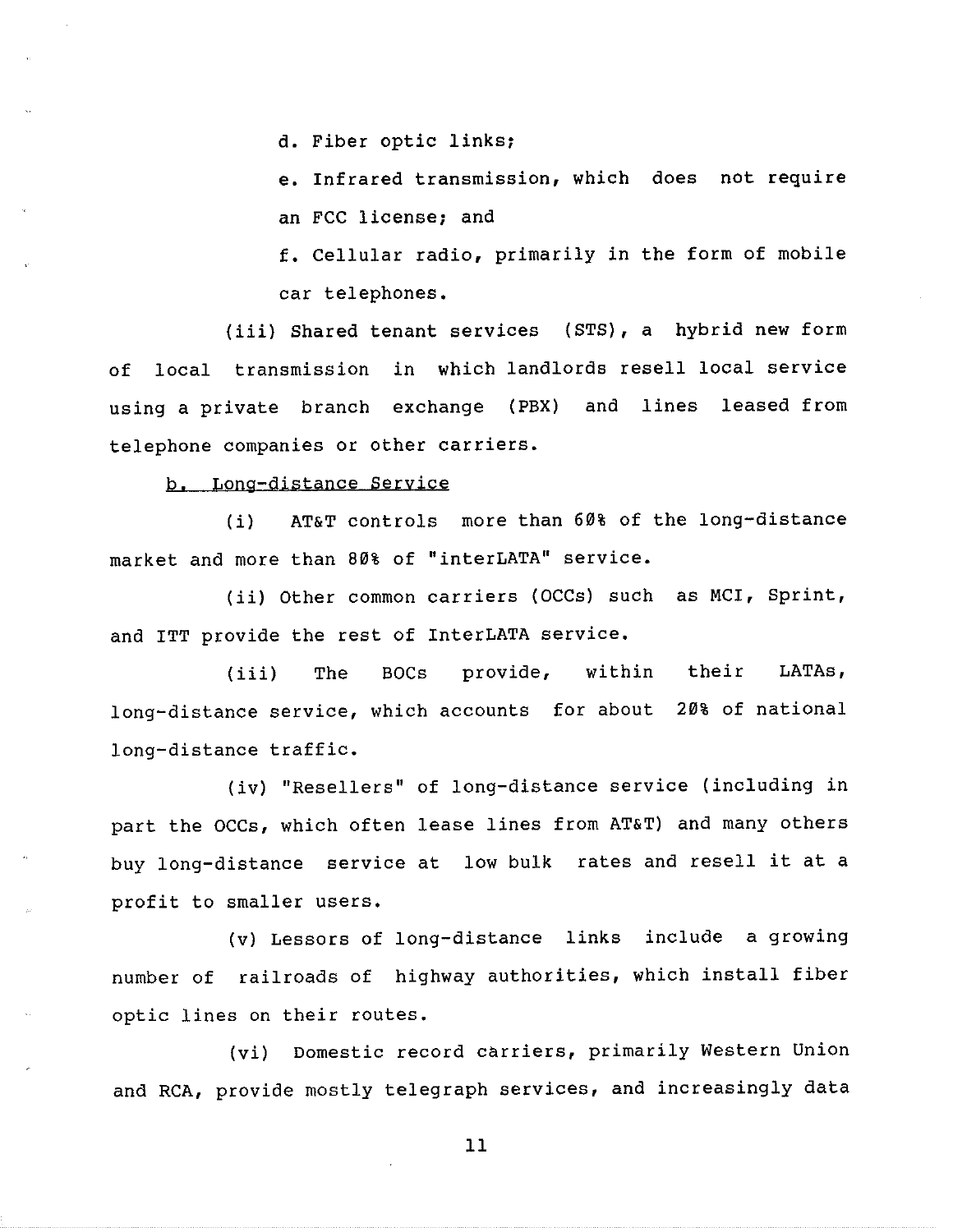transmission.

**(vii)** Specialized companies -- including data networks and value-added networks such as Telenet and Tymnet  $-$  provide packet switching and other high-technology services.

**(viii)** Satellite carriers (such as RCA), often operating as common carriers, lease transponder capacity to other common carriers and private users.

c. International Carriers

(i) AT&T provides the bulk of international voice service, and now also provides record service.

(ii) Other carriers such as MCI International and Sprint provide service to countries with whose postal, telegraph, and telephone (PTT) authorities they have agreements. In the Pacific, the Hawaiian Telephone Company handles much of the traffic.

(iii) Comsat, the U.S. Signatory to INTELSAT and INMARSAT, originally operated solely as a "carrier's carrier," and is now able to access users directly. For international civilian satellite communications (as distinguished from cable or microwave), INTELSAT was the sole link. U.S. carriers may go through either Comsat or a private carrier to access INTELSAT for international satellite service.

(iv) International record carriers (IRCs) such as RCA, ITT, TRT, MCI International (formerly Western Union International) also offer telegraph and telex service. The IRCs originally were restricted to international record servie. These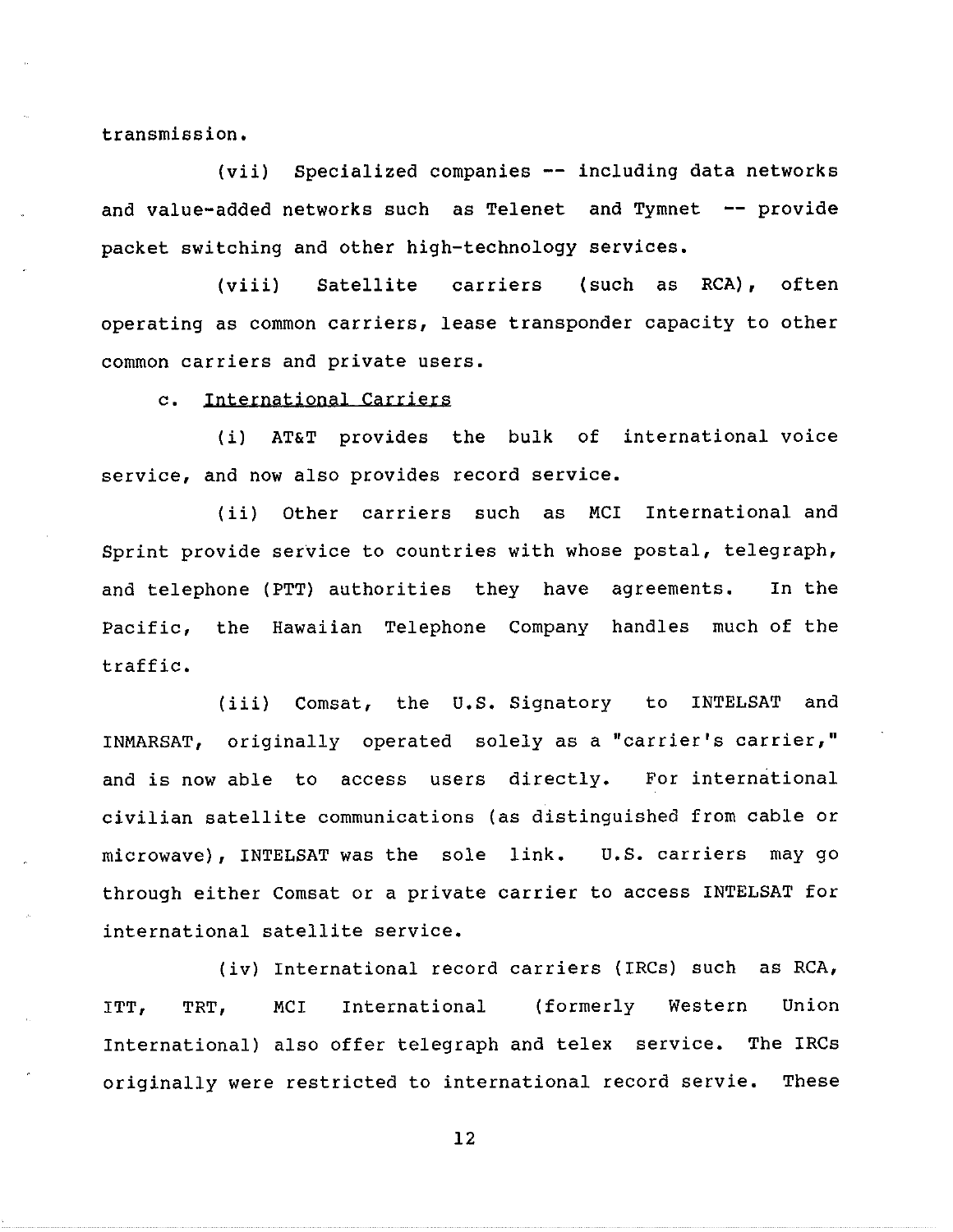restrictions now have been abolished,

(v) Specialized carriers and value added carriers such as telenet use leased circuits to provide data base and related services.

(vi) Applications have been approved for new international satellite carrier systems; similarly, approvals have been granted for new trans-Atlantic cable ventures.

## V. Deregulation in International Telecommunications Services

Over the past few years the FCC has also removed many of the historical restrictions on interntional telecommunications. These FCC actions include the following:

1. Elimination of the voice/record dichotomy. Until 1982, there was a sharp distinction between voice and non-voice service. The FCC allowed AT&T to provide voice service, but generally not to expand into the non-voice market. The dichotomy resulted partly from historical circumstances and partly from the FCC's concern in retaining a viable international record carrier industry. In 1982, however, the FCC ruled that any carrier could provide any service (Overseas Communications Services, 92 FCC 2d 641 (1982)). This followed a number of other decisions which gradually allowed AT&T to enter the data market and the IRC's to enter the voice market,

2. Entry of Western Union into International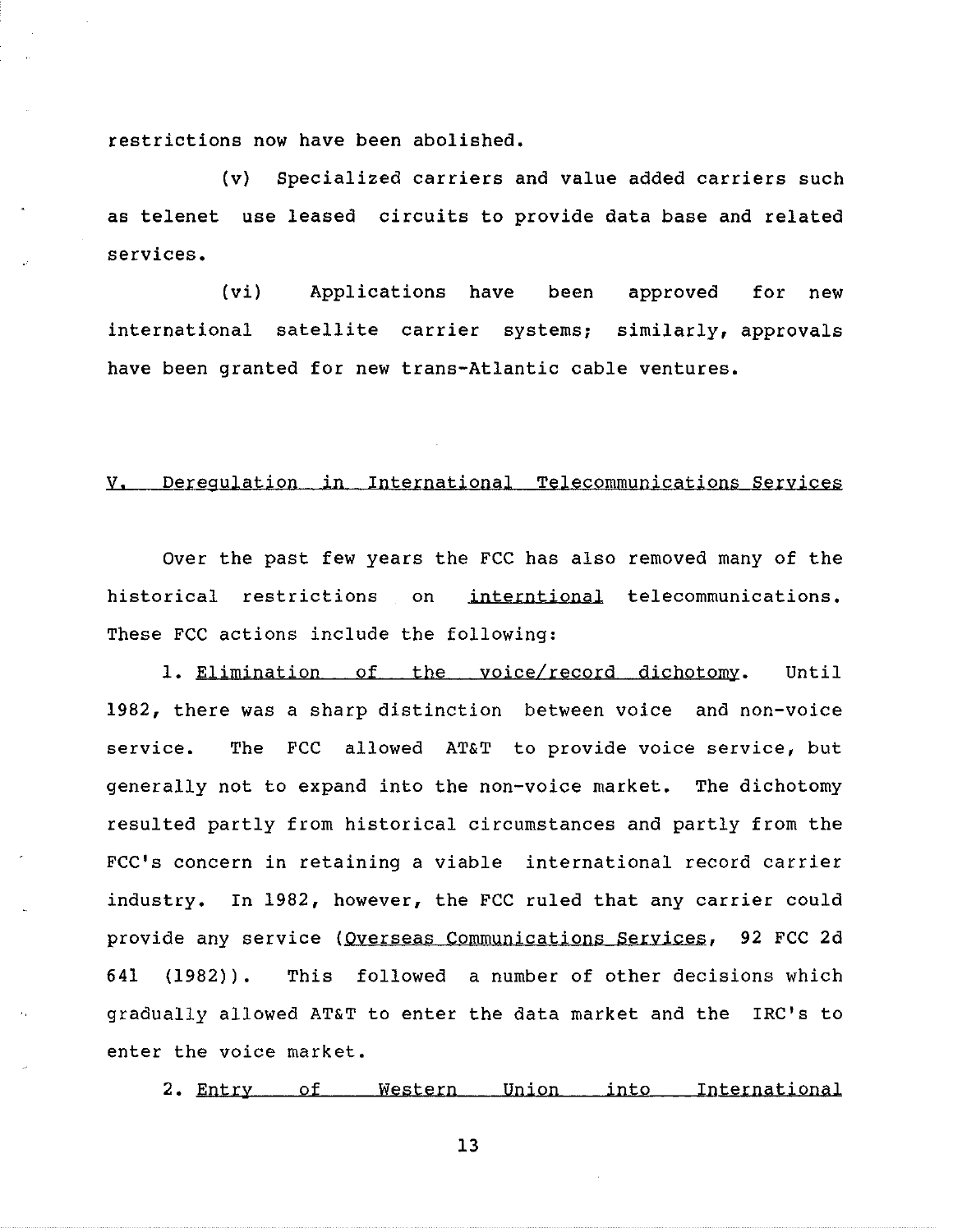Telecommunications. This was effected through the Record Carrier Competition Act of 1981, which repealed Section 222 of the Communications Act. When Section 222 was enacted, Western Union had a monopoly on U.S. domestic telegraph business, and was required to divest its international operations in order to protect the other IRC's. The Justice Department had kept AT&T out of the domestic telegraphy since the famous "Kingsbury Commitment" of 1913, under which AT&T agreed to avoid that market.

3. Entry of Additional International Carriers In 1976 the FCC authorized Graphnet and Telenet to provide international record service, thereby allowing competitive entry into international telecommunications (Graphnet Systems, Inc., 63 FCC 2d 402 (1977)). More recently, the FCC routinely has granted applications by MCI, Sprint and SBS to provide international service.

4. Extension of Computer II Rules to Provision of International Service. As noted, the FCC has increased substantially AT&T's ability to provide "enhanced services" in its Computer II and Computer III proceedings. This may have an impact on international telecommunications. Some U.S. carriers fear that deregulation of enhanced service providers would increase foreign PTT's powers in dealing with U.S. entities, and thus result in playing off U.S. companies against each other. Since service providers are not subject to FCC authorization, they could negotiate arrangements with PTTs which did not conform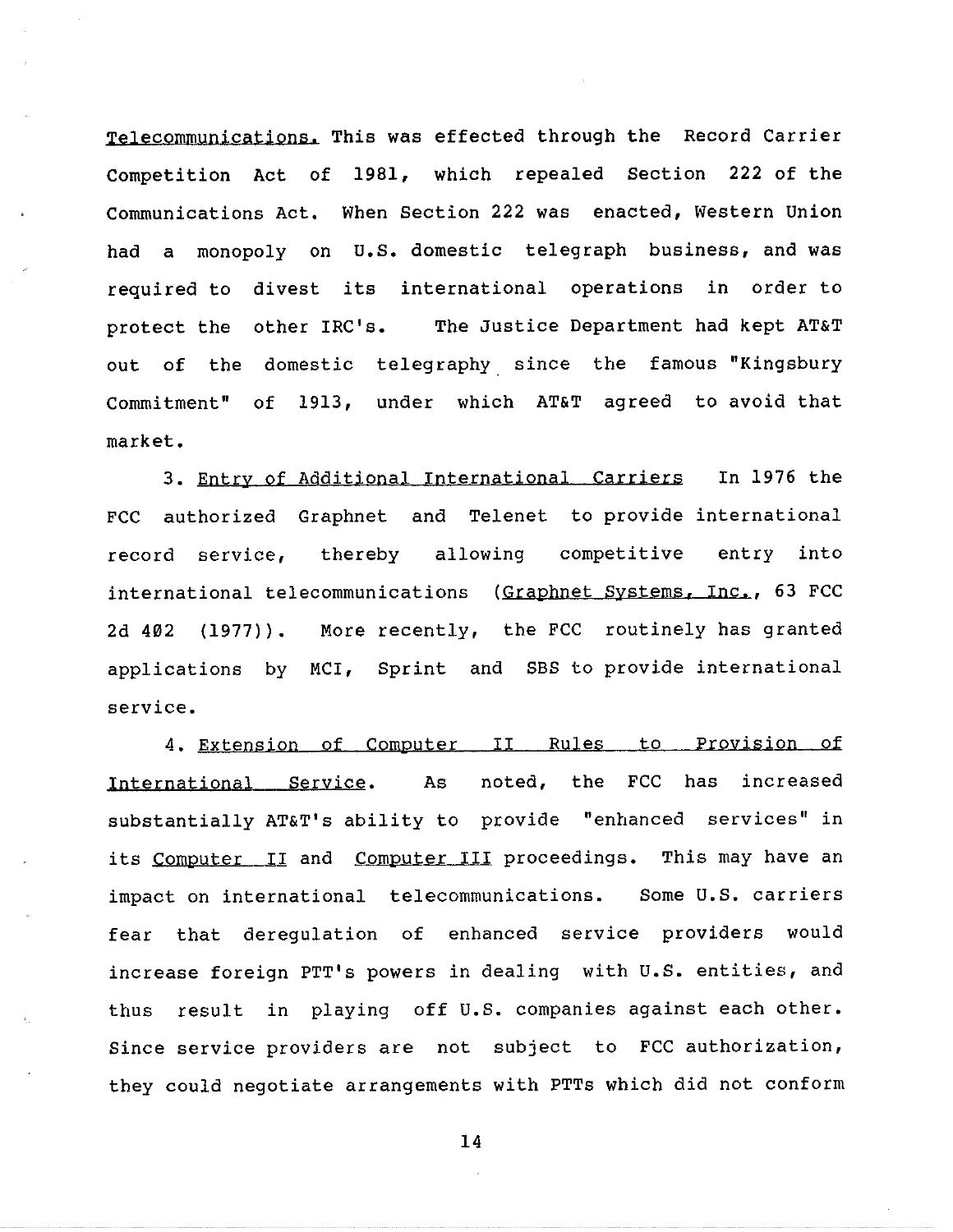to **the** FCC's policies for allocating costs among common carriers and BOCs. At least theoretically, an enhanced service provider thus could divert traffic and revenue from certificated u.s. carriers, and/or force them to reduce settlement rebates with the PTTs.

5. Applicability of Deregulation of Common Carriers to International Communications. During the past few years, the FCC has eliminated rate-of-return regulation for most common carriers except AT&T. In the Competitive Carrier proceeding, the Commission developed a doctrine of "forbearing" from regulation. The FCC determined that only a dominant carrier (primarily AT&T) needed to -- or would be permitted to -- file tariffs. This decision still required the filing of applications and tarif: however, for international service.

## VI. Residential Rates

been the One of the immediate concerns of American commentators had  $effect$  of the AT&T 300% divestiture on resident subscribers. Figures of 300% increases were frequent anticipated. In absolute numbers, the figures are far-les dramatic. For 1985, a table compiled by the Michigan Publi Figures of Service Commission for all states found rates changes averaging \$1.82 per line (business and residential) per month, or about \$21.85 per year, including inflation. A study by NTIA finds that during a multi-year period up to March 1985 (and beginning, depending on the state, from 1981 to 1984), residential flat rate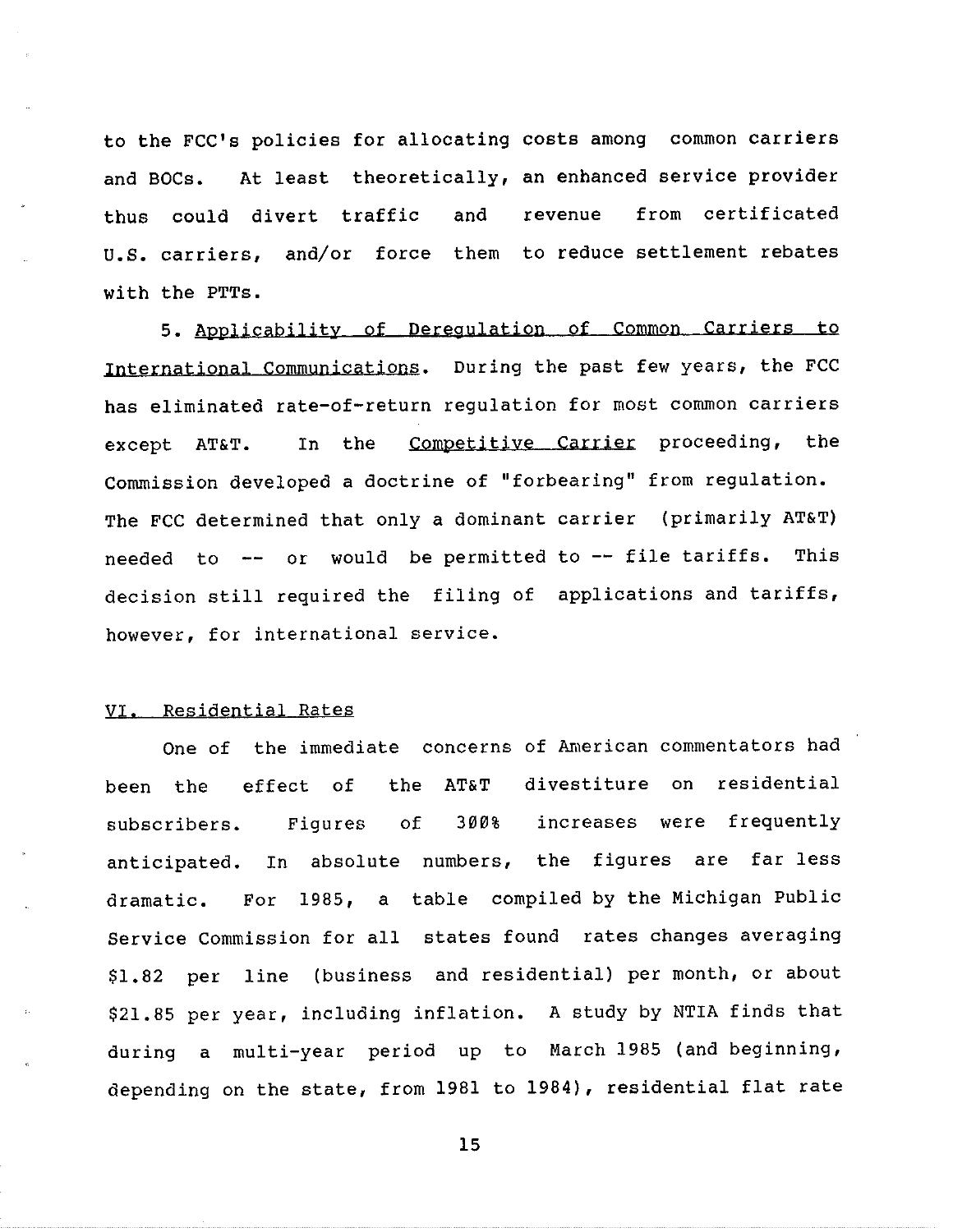$(unlimited$   $local$   $call$   $server$  $$13.80/m$ onth median, an increase of  $$1.30/m$ onth, or  $$15.60/ye$ from **\$12,50** to In rural areas, unlimited local calls service increased to \$10.15/month (which is \$3.65/month lower than the comparabl urban rate). Residential budget rates in urban areas increased at the same time from \$6.20/month to \$7.05; in rural areas, to \$6,25, In comparison, a movie ticket in urban areas will cost around \$5, Lifeline service is cheaper still (depending on number of calls made). In California, it is \$2.23/month for 30 calls. In New York the local company proposed a rate of \$3.28/month and 10 cents per call, The predictions of steep rate increases did not take into account the working of the political-regulatory system, whose strong opposition and social concerns permits only a gradual increase in local service rates. Furthermore, social safety nets in the form of budget or "life-line" service for the needy have been introduced across the country. Finally, the rate pressure has been forcing the local telephone firms and their holding companies to discover ways of cutting costs. As will be discussed below, in particular equipment costs have dropped for the local companies as they were free to solicit competitive bids. The total result is that residential users are not likely to be as badly off as it seemed at first; but they will clearly pay more than they did before divestiture (unless they consume many long-distance calls). A strong sentiment for supporting the poor and elderly in their telephone usage is evident.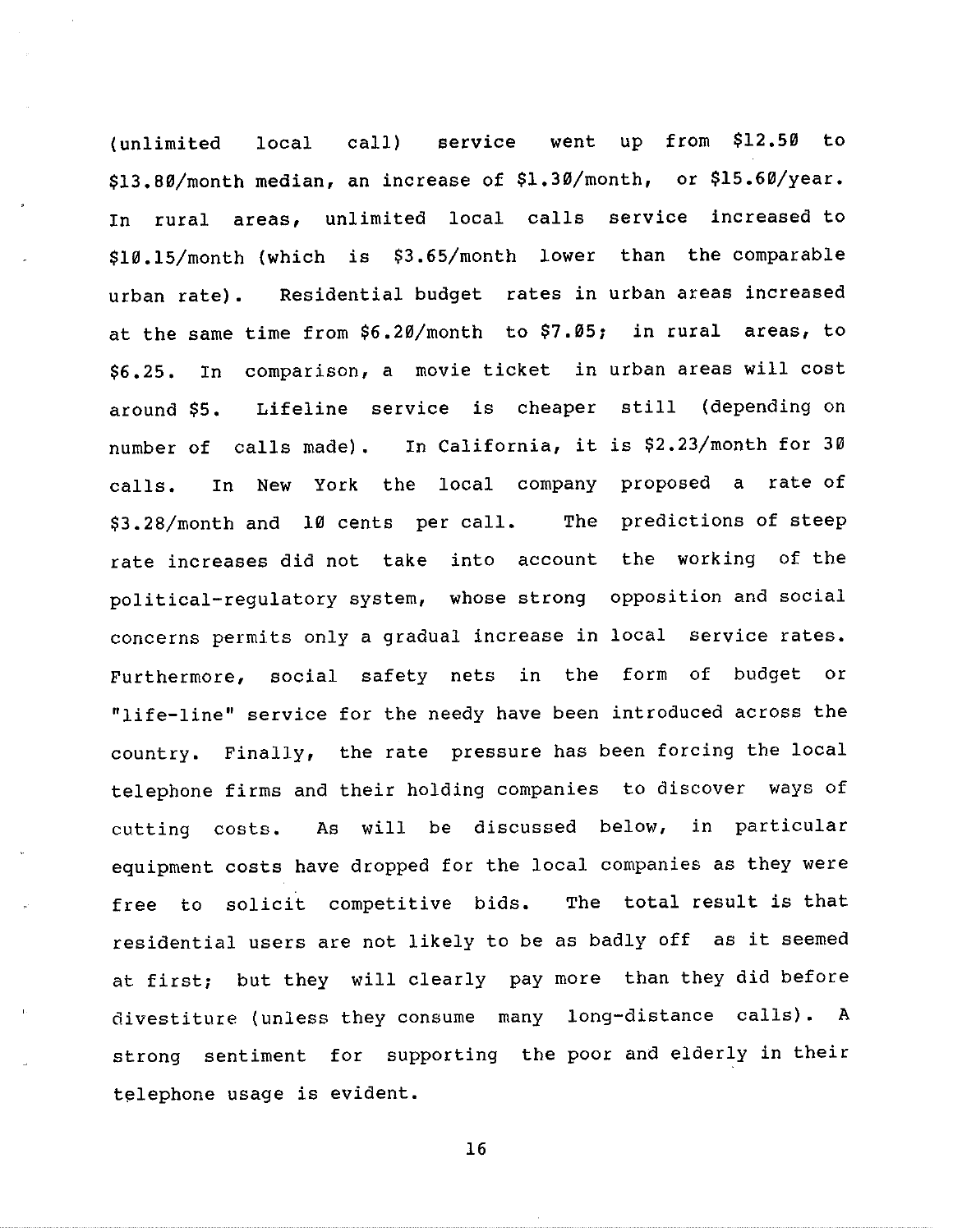### **vrr.** Long Distance

In late April of 1986, AT&T announced a reduction of its long-distance rates for an average of 9.7%. It was the third price reduction in a little over two years, for a total of about 24%. To that, one needs to add the inflation of two years. Thus AT&T's long-distance rates were reduced by close to 30% in real terms since the divestiture. The company has been fairly successful in protecting its position, though of course, its market share had no place to go but down. Of inter-regional (inter-LATA) long-distance service, its share is 80%. MCI, the strongest of AT&T's rivals, has a share of about 8%. It has absorbed IBM's long-distance venture SBS. GTE Sprint experienced financial difficulties and merged with United Telecommunications into "U.S. Sprint." Many of the hundreds of resellers folded or consolidated their services into larger units. At present, a fierce marketing battle is taking place across the country as "equal access" is being phased in exchange-by-exchange. Questions have been raised about whether AT&T may end up again as a monopolist. This is unlikely:

(a) SBS's and GTE's difficulties have been partly management problems.

(b) The FCC is not likely to let monopoly re-emerge, even if this means handicapping AT&T to some extent, as is still the case.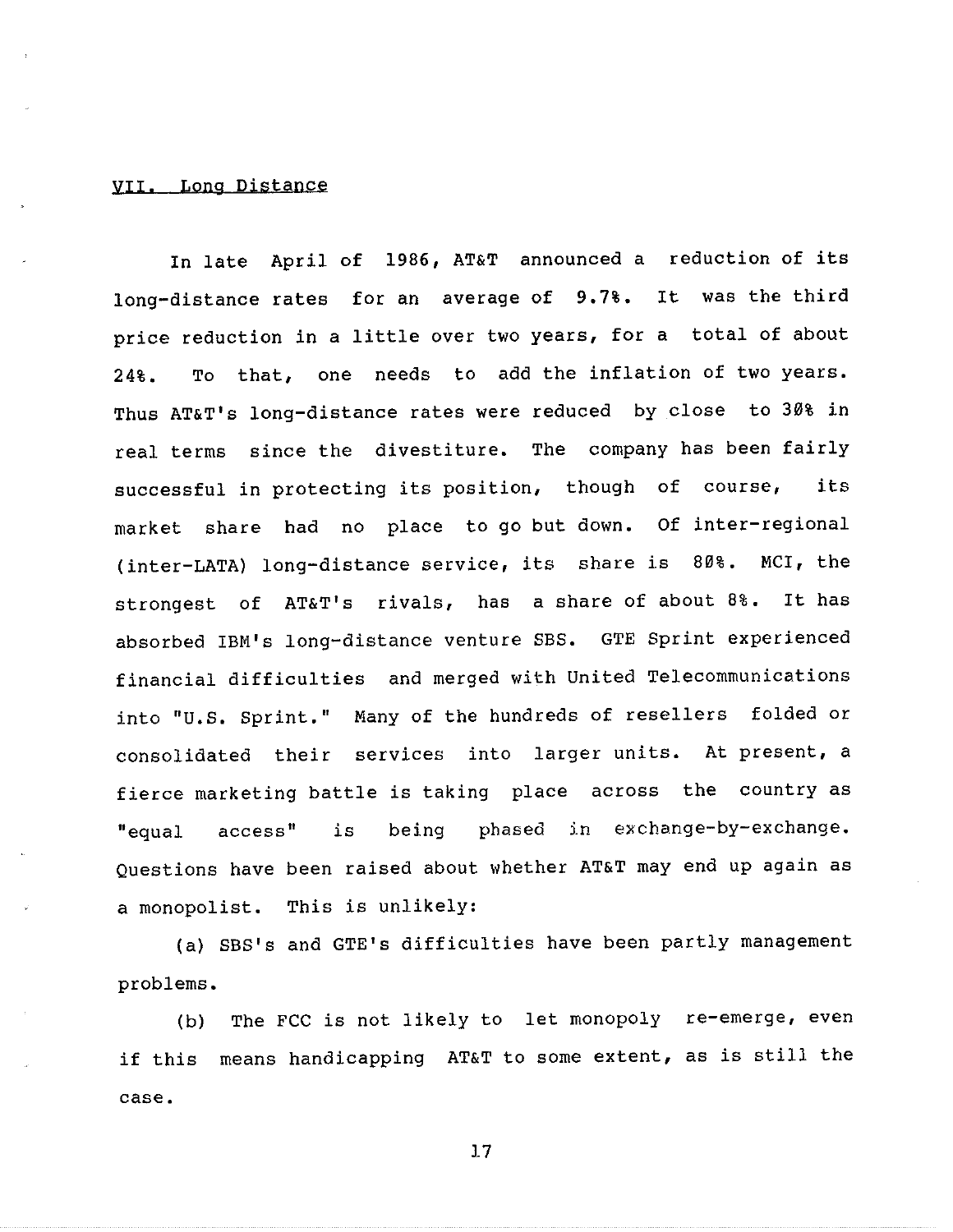(c) Effective long-distance entrants, in the long-run, may well be the seven Bell regional companies, which at present are precluded from that field,

(d) The long-run trend is for "smart" equipment to select "least-cost-routing" among several comanies. Thus, subscribers will not choose one long-distance company anymore, as they usually do now, but different calls will use different carriers.

(e) Long-distance will become a commodity business, with railroads, highway authorities, and satellite firms providing capacity for service packages put together by wholesalers.

The most important point is that even if AT&T's market share is still dominant, its prices had to come down, in real terms, by about 30%, since divestiture.

### VIII. The Equipment Market

The connection of terminal equipment to the insterstate network is regulated by the Communications Act and the FCC's regulation, Part 68 of the FCC's rules sets minimum technical standards that equipment must meet in order to be connected to any public switched network.

Terminal equipment users have nondiscriminatory access to the telephone network. Equipment sellers must register thei however, with the FCC before marketing them. Registration requires the disclosure of a unit's technic products,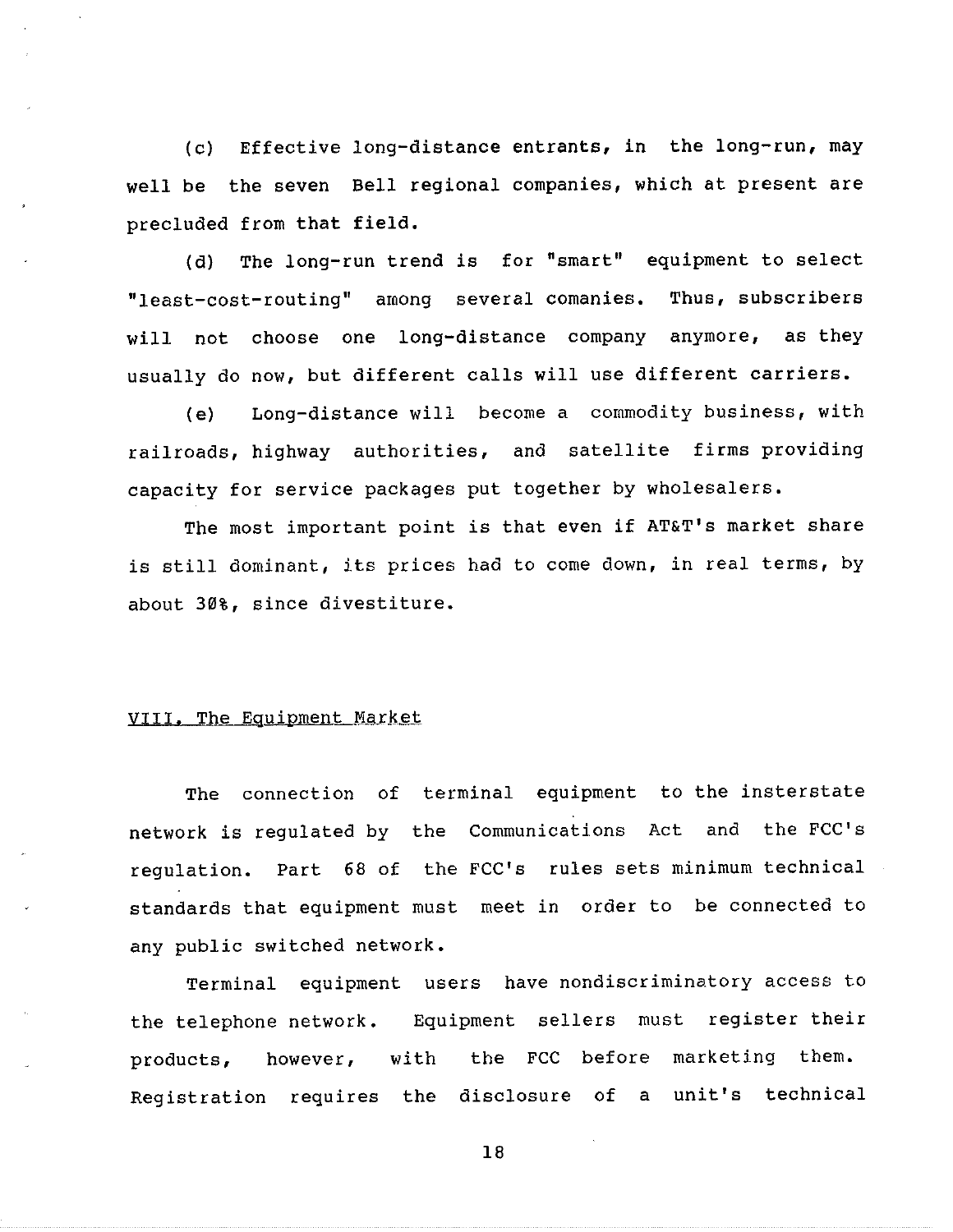specifications, so that the FCC's staff can identify any possible system degradation prior to installation of the equipment. But there is no approval process to go through. Today one can buy a telephone, of dubious quality, for as little as four dollars on a New York City street corner.

The U.S. market for central office (i.e., local exchange) equipment was characterized in the past by a fairly competitive situation only for non-AT&T companies. AT&T was precluded from that market, but  $--$  perhaps as a result  $--$  many other companies were active in it, including foreign suppliers such as Ericsson and Northern Telecom. On the other hand, the vast Bell system and all of its customers  $--$  comprising 80% of the total market  $-$ were foreclosed to other suppliers by its ties to AT&T's manufacturing subsidiary, Western Electric.

The AT&T divestiture radically freed the market for local exchange equipment by severing the link between the BOCs and AT&T.

Although most analysts expected the BOCs to cling to AT&T as their equipment supplier, they in fact have embraced a wide variety of non-AT&T equipment quite rapidly.

Technical network standards are coordinated for the BOCs by Bell Communications Research (Bellcore). There appears to be no sign that Bellcore is using this role to favor AT&T or other U.S. manufacturers. Neither the executive branch, the FCC, nor the state commissions has shown a desire to set standards beyond those already in place.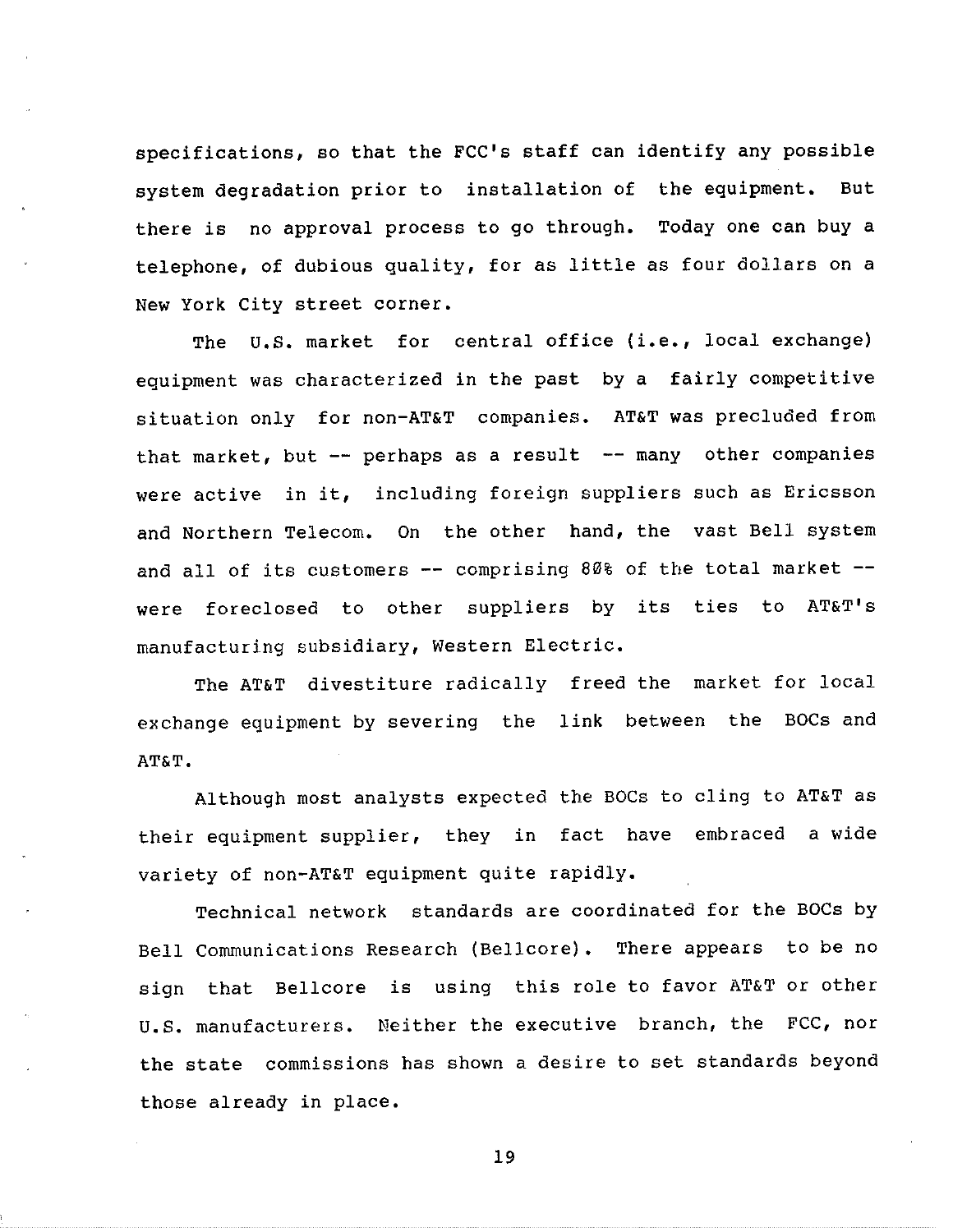Procurement of network equipment by local telephone companies is governed by their obligation to state regulators to pay the lowest possible prices. Pressure is on them to keep rates low, because of the loss of subsidies fron long-distance service. The ability to compare cost trends for the 22 companies also forces them to seek low-cost equipment. The 'gold plating" (over-capitalization) of the past is unlikely to persist in today's environment. Because of the divestiture, the BOCs no longer have any incentive to increase Western Electric's profits, since none of those profits are returned to the BOCs.

The opening of the U.S. telecommunications equipment market to foreign supplers has not been matched by a reciprocal opening of foreign markets to U.S. producers, and foreign markets were affected by the high exchange rate of the dollar in the past. The U.S. balance of trade in telecommunications equipment thus has become increasingly negative, even though U.S. manufacturers have begun to sell equipment in countries such as Japan. One response to these developments had been the introduction of proposed federal legislation to require reciprocity; sever bills are slowly moving through Congress. The U.S. also has exerted pressure on Japan to lower its non-tariff barriers in equipment procurement.

### IX. Competition for Local Service

Competition has also emerged in local transmission, mostly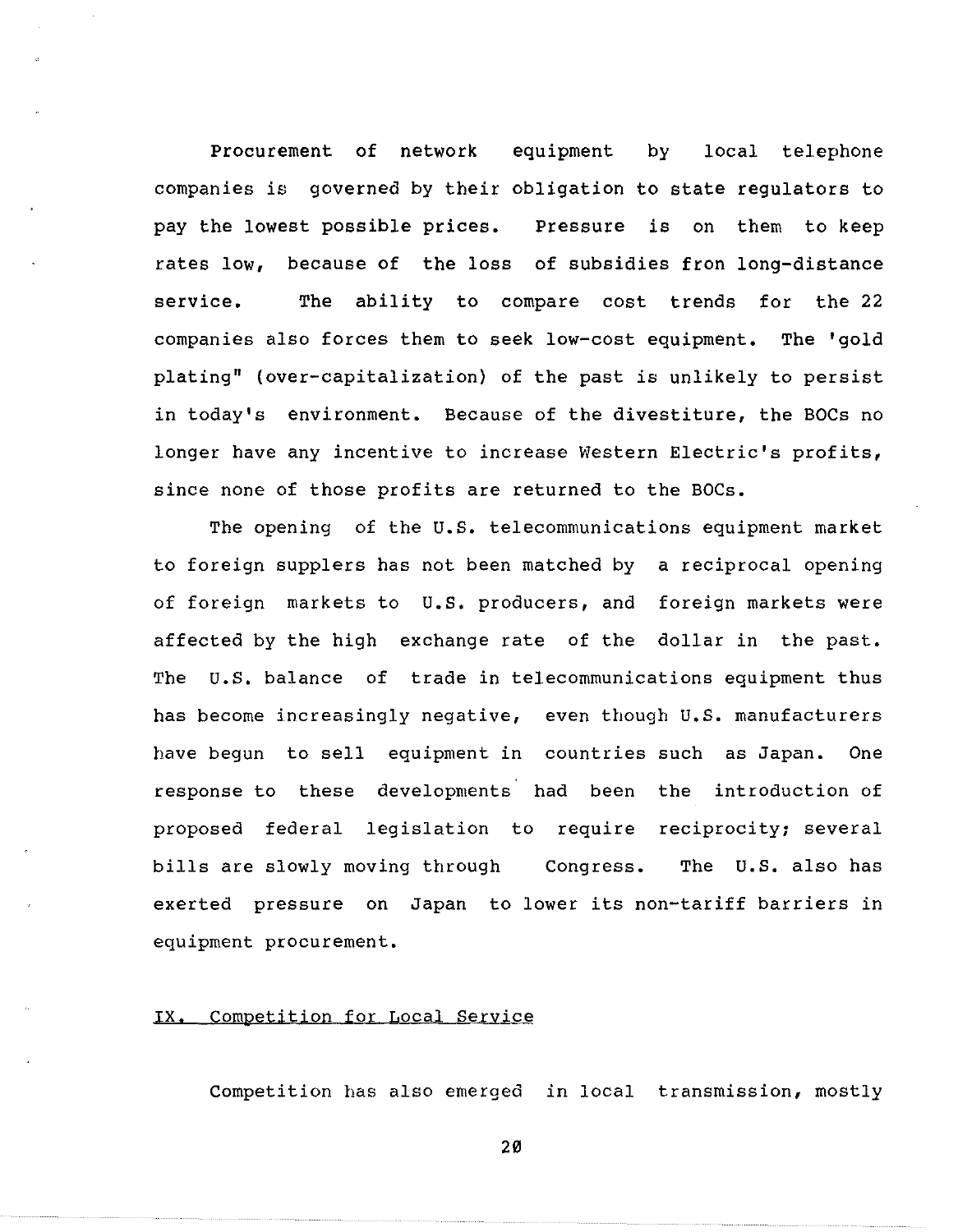for business customers. This competition is referred to as "bypass." The FCC defines bypass as "the transmission of long-distance messages that do not use the facilities of local telephone companies available to the general public, but that could use such facilities." [FCC Common Carrier Bureau, Bypass of the Public Switched Network. Dec. 19, 1984.] Hence, the use of private lines that are leased from the local telephone company and which are not switched is included. Though such lines still leave the local telephone companies with revenue, such revenue is normally considerably lower than what they would realize through the same traffic on their public switched network. A bypass using telephone company leased lines is a "service bypass," as distinguished from the "facility bypass" using non-telco transmission parths. Service bypass will be the most prevalent form of bypass in the next few years. There are by now a good number of alternative forms of local communications available by users. The information provided below provides a somewhat technical overview of service options available in New York City. It is summarized in the table further below.

1. The basic switched voice grade circuit of the telephone companies.

2. Several categories of private <u>data-grade lines</u> are provided by the local telephone companies. Since 1985, telepho companies have been permitted to "raid" each other's territory for such service. (a) Direct analog data communication lines. (b) Digital Data System service (DDS) for medium speed Dataphone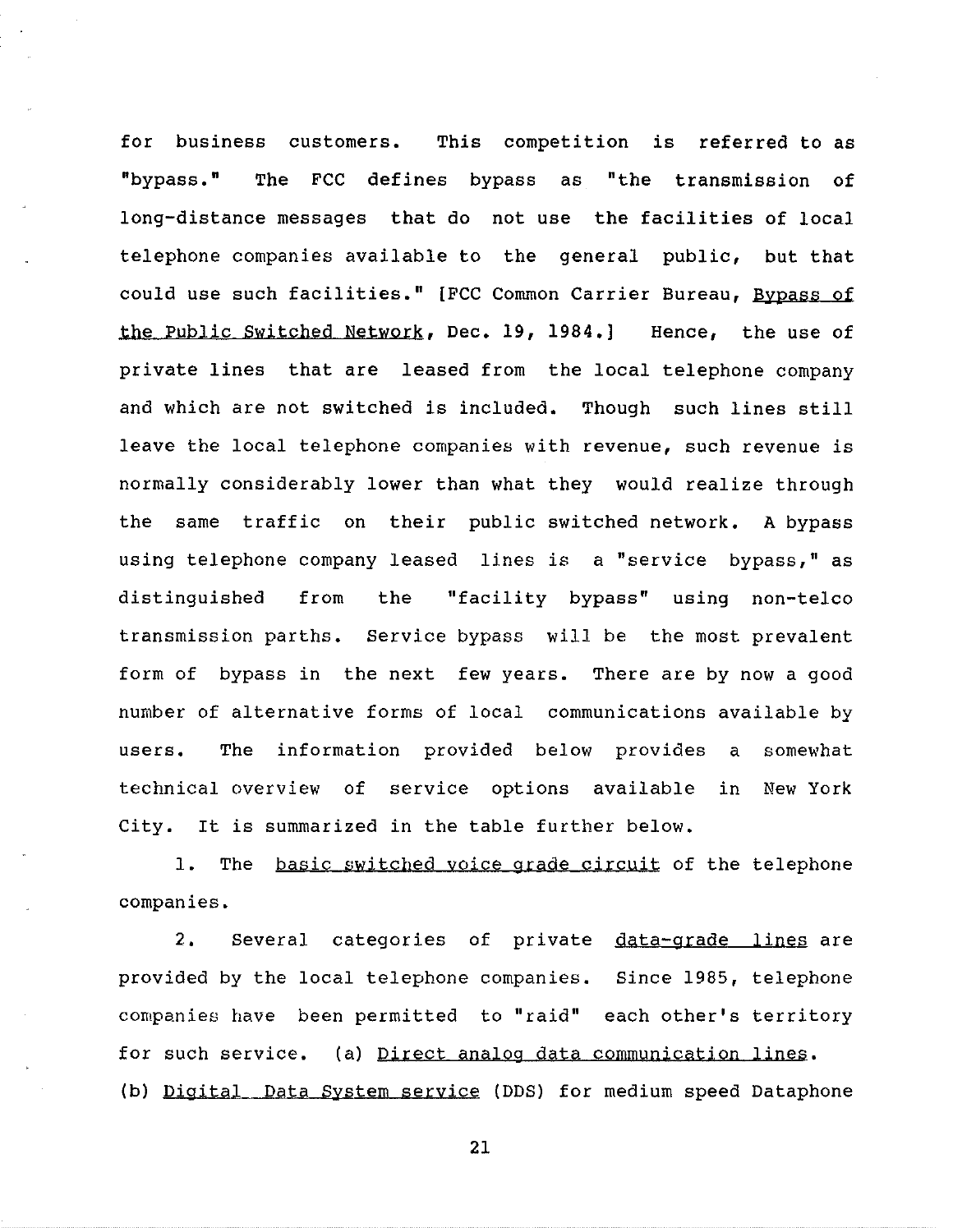usage. (c) "T" grade lines for high-capacity data transmission in computer use, with rates of up to 1.544 megabits/sec, known as the Tl rate.

3. Fiber optic links. Communications, an affiliate of Meril Lynch, offers alternat fiber transmission. In New York, the firm Teleport

4. Coaxial Institutional Cable (I-NET) has long been used for high capacity voice and data transmission and for cable television. Because of their long-standing involvement with coaxial cable technology, and given their plant and srevice personnel, some cable television companies have offered data transmission services to large business users in the areas of their franchise operations. The first such service was by Manhattan Cable in 1974, which offered customers data transmission over a trunk system that is "dedicated" and mostly physically separate from its television transmission.

5. Point-to-Point Microwaye is provided by in-house systems and private microwave common carriers. In communication intensive areas such as Manhattan, the more desirable lower frequencies have been filled up.

6. Digital Termination Service (DTS) DTS is a point-to-multipoint microwave transmission technology which permits fairly small users from numerous locations to use microwave. DTS was originally developed by Xerox for its now abandoned X-TEN national office communications network, and was opened for licensing in 1981 by the FCC as the local end of a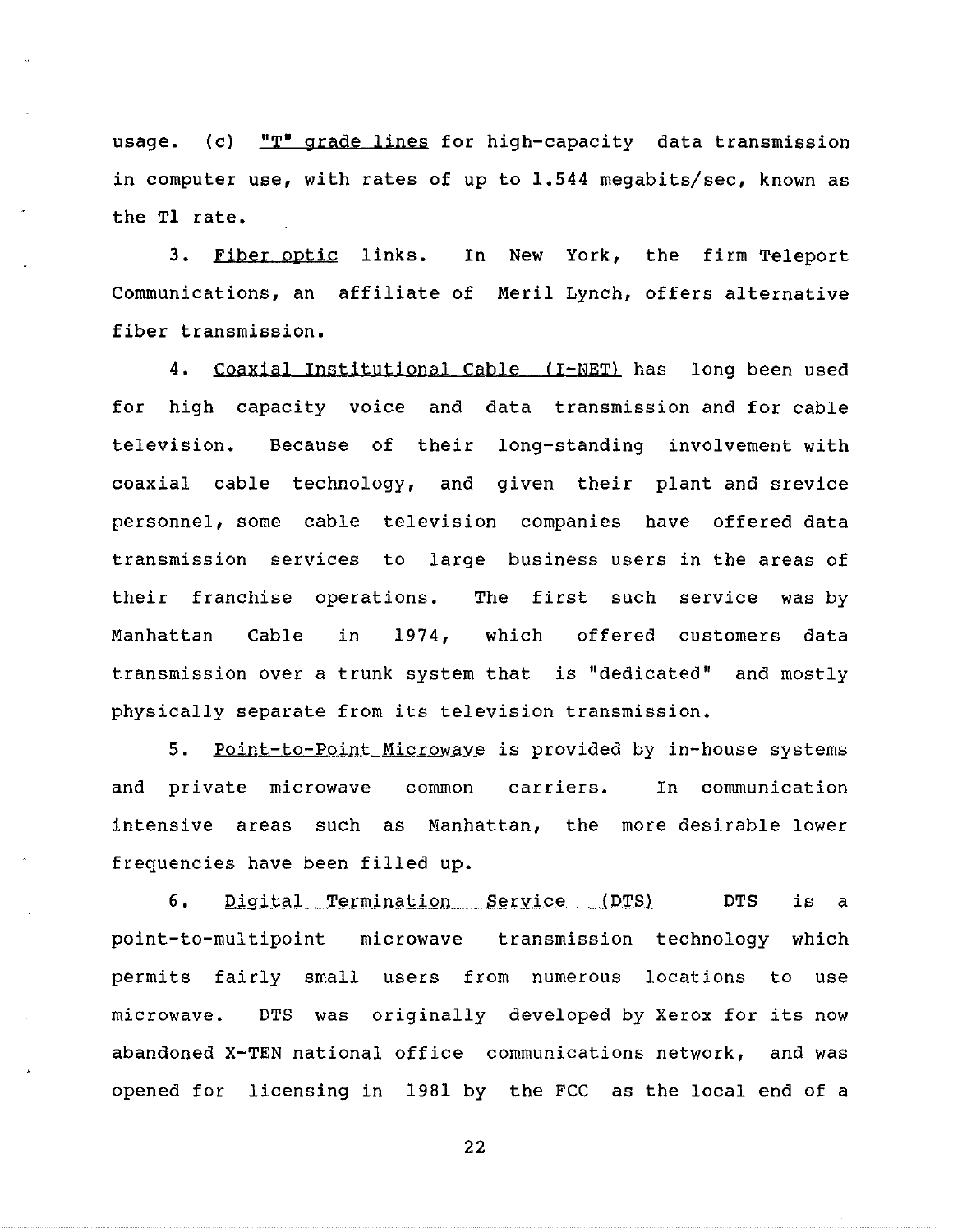national all-digital microwave system. DTS consists of central "nodes" that transmit and receive microwaves from all directions to and from customer-premise transceivers. These nodes in turn interconnect to each other and to long-distance carriers by point-to-point microwave. The nodes have switching capability, and their range is about six miles. The first DTS service was provided by Local Area Communications (LOCATE) in Manhattan.

7. Multipoint Distribution Systems (MDS) use multidirectional microwave for a one-way transmission of video and data. They were approved by the FCC in 1952 as a common carrier for low-power communications, and have a range of 15-30 miles. A transmitter costs about \$1 million and reception equipment is about \$200. Because MDS is used largely for pay-TV transmission--though this was not anticipated when the service began--lease rates for data reflect the opportunity cost of video transmission which in turn depends on the status of cable television. An MDS channel can be leased in Manhattan for \$5,000 per month.

8. Satellite links connect a user directly to a communications satellite via a parabolic antenna. It has become possible to acquire fractional satellite transponders. Although a satellite is not a local distribution medium in the normal sense (though it certainly could be used as such, via a 46,000 mile hop) it integrates the local and long-distance part into one transmission, if undertaken from the user's premises. Recent technological developments in SAES (Small aperature earth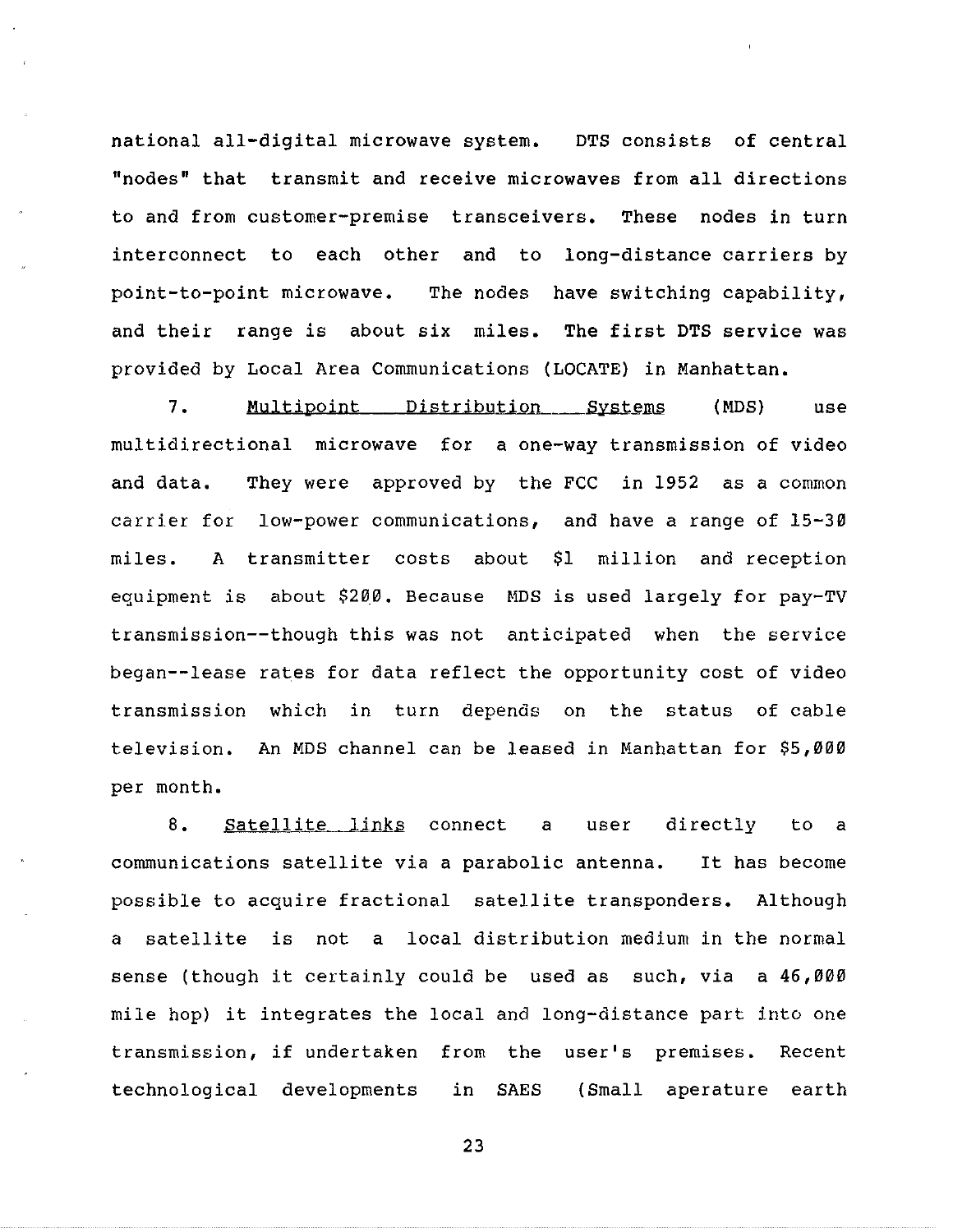stations) make cheap on-premise uplinks feasible.

9. Cellular Radio. This technology provides a significantly more efficient usage of frequency for radio communications. As a stationary system, it is a rival to local exchange companies' basic service, particularly in rural areas.

10. Miscellaneous: Infrared or Laser Transmission. FM subcarriers (for one-way data transmission); Specialized Mobile Radio (SMR); Radio Packet Communications (RAPAC); Cable Packet Communications (CAPAC); land mobile radio; satellite mobile communications.

x. Price Comparisons for Local Service Options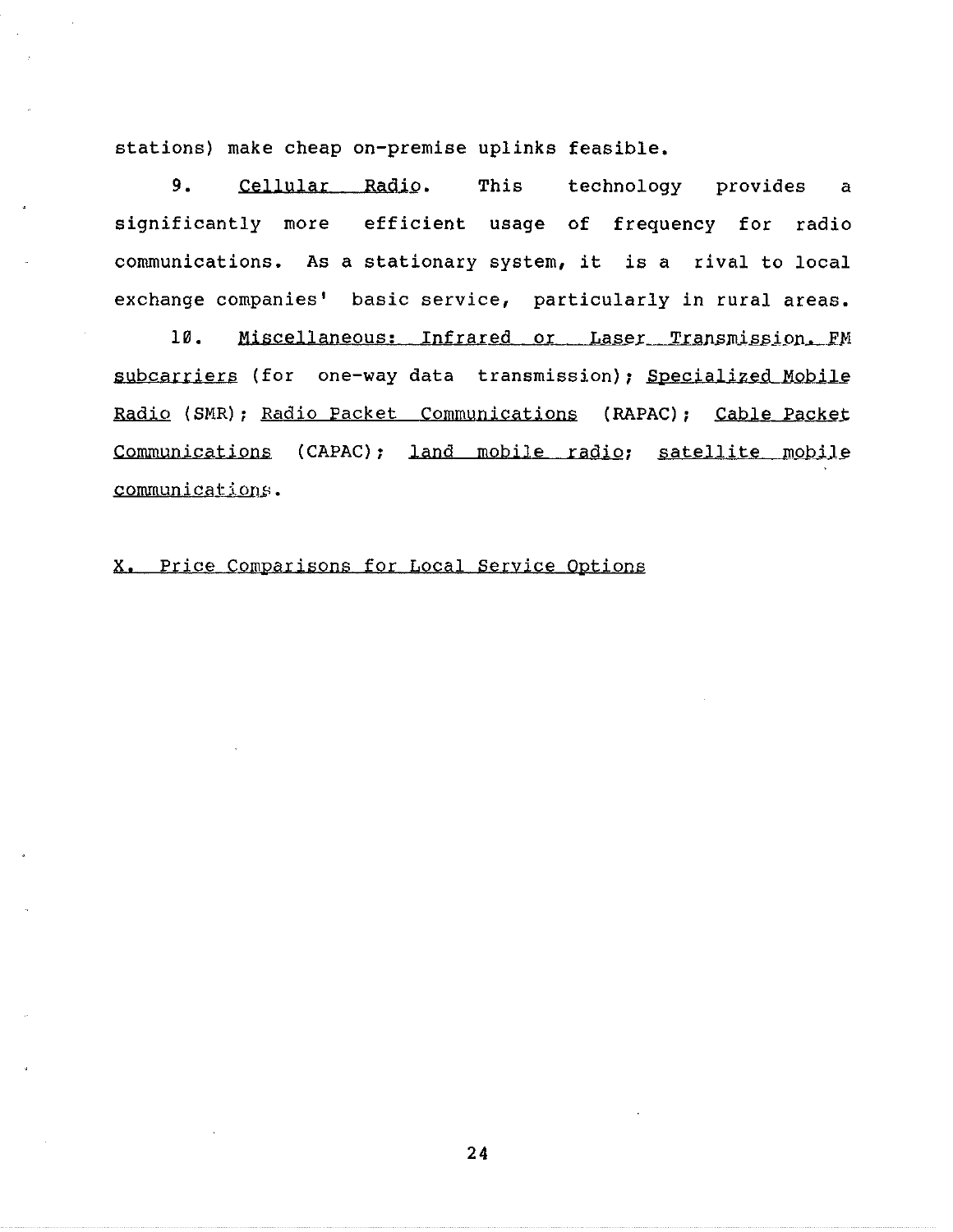# Table 1

# Price Comparison of Local Transmission Links

## .> (Manhattan; leased lines or channels; 5 miles unless noted)

| Transmission<br>Medium                      | Price per Month<br>(lensed) | Capacity<br>(Kilobits)<br>per second) | Price<br>(per 1 kilobit<br>per second<br>transmission<br>capacity per<br>month) |
|---------------------------------------------|-----------------------------|---------------------------------------|---------------------------------------------------------------------------------|
| Switched Voice<br>Grade Circuit             | 117.16(a)<br>(69.16)(b)     | 1.2                                   | 97.60<br>(57.60)                                                                |
| Direct Analog<br>Data<br>Communications     | 236.40(c)                   | 9.6                                   | 24.60                                                                           |
| Digital Data<br>Service                     | 373.00(c)                   | 56                                    | 6.70                                                                            |
| T1-grade<br>copper line<br>carrier          | 2645.26(c)                  | 1,544                                 | 1.70                                                                            |
| Fiber Line                                  | 950                         | 1,544                                 | .61                                                                             |
| Coaxial Cable<br>Line (I-NET)               | 1750(m)                     | 1,544                                 | 1.15                                                                            |
| Point-to-Point<br>Microwave                 | 1200(k)<br>1000             | 6,132<br>1,544                        | .20<br>.65                                                                      |
| Digital<br>Termination<br>Service (DTS)     | 600(1)                      | 56                                    | 10.71                                                                           |
| Multi-point<br>Distribution<br>System (MDS) | 5,000(j)                    | 3,088                                 | 1.62                                                                            |
| Satellite<br>Transponder                    | 110,000(d)                  | 64,000<br>(max of 1,544 Kbps)         | 1.70                                                                            |
| Cellular<br>Radio                           | 2,000(e)                    | .3(f)                                 | 6667                                                                            |
| Infrared                                    | 400(g, h)                   | 1,544                                 | .25                                                                             |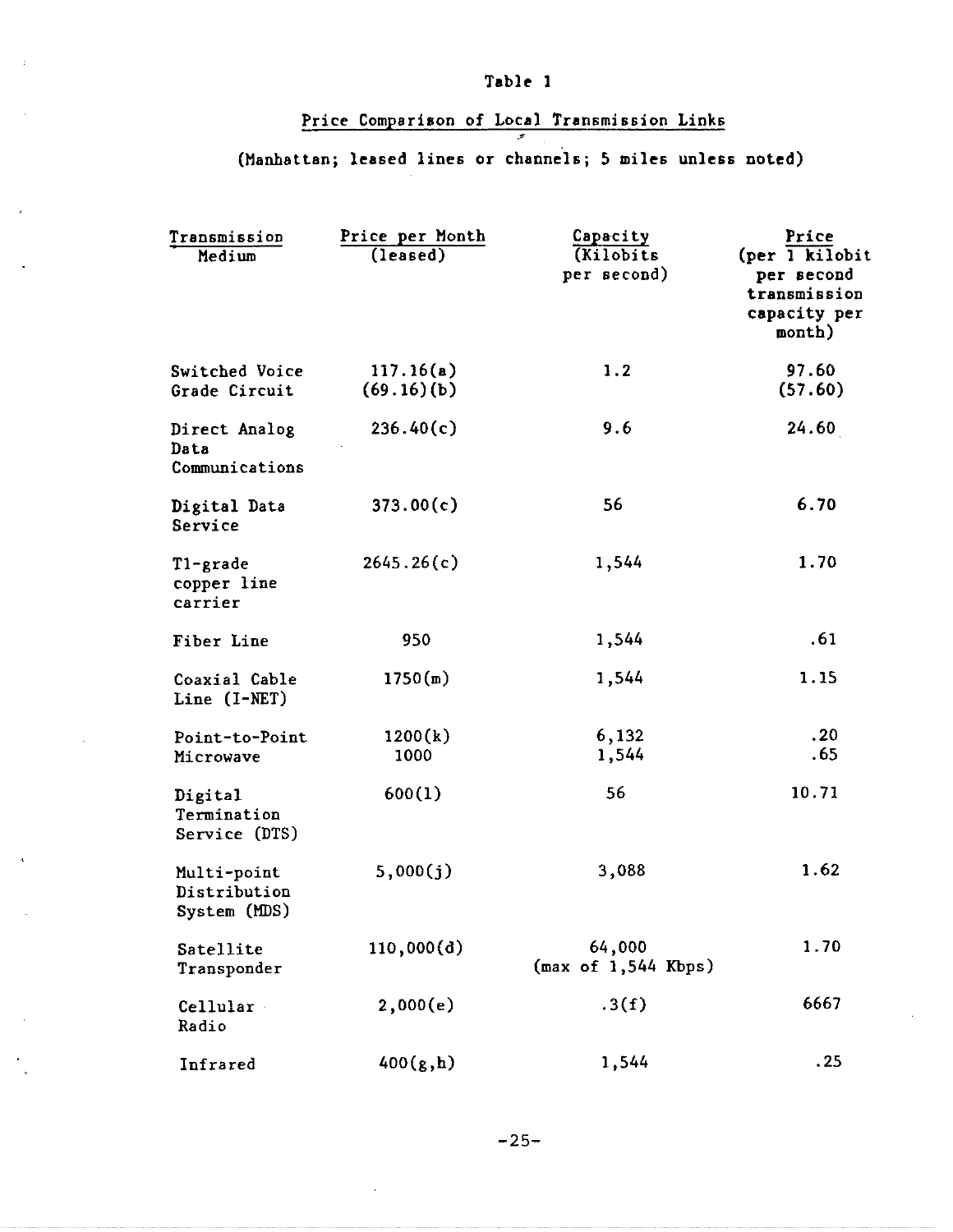- **a.** Assumes \$21,16 **basic** business **rate** access charge, plus usage charge for 8 hours/day **usage,** 20 days/week.
- b. Assume usage of 4 hours/day, 20 days/week.
- c. New York Telephone.

-"

- d. Prices range from \$66,667 to \$150,000, depending on length of lease and preemption protection. Source: RCA Globecom.
- e. \$15-69 basic service depending on type of service; usage depends on peak/off peak. Assumes 4 hours peak/day; 20 days/week (\$1920 usage). Equipment installed \$1300-2200. Assumes 5 years life. Source: NYNEX.
- f. Voice rate 1,2 Kbps.
- g. Owned equipment \$14,000. 5 year life; maintenance \$1,000/yr. Source: Light Communications, Inc.
- h. Range 3/4 miles.
- i. Teleport Communications.
- j. Class Y service (24 hours/day), one-way transmission only. Source: Contemporary Communications.
- k. Contemporary Communications. ((1.) T2 transmission. (2) Tl Transmission.) Eastern Microwave's rate is \$900 equipment, \$22/mile video coverage. 6 Mbps.
- 1. On basis of 30% use of node ports (100 ports). Contemporary Communications.
- m. Manhattan Cable.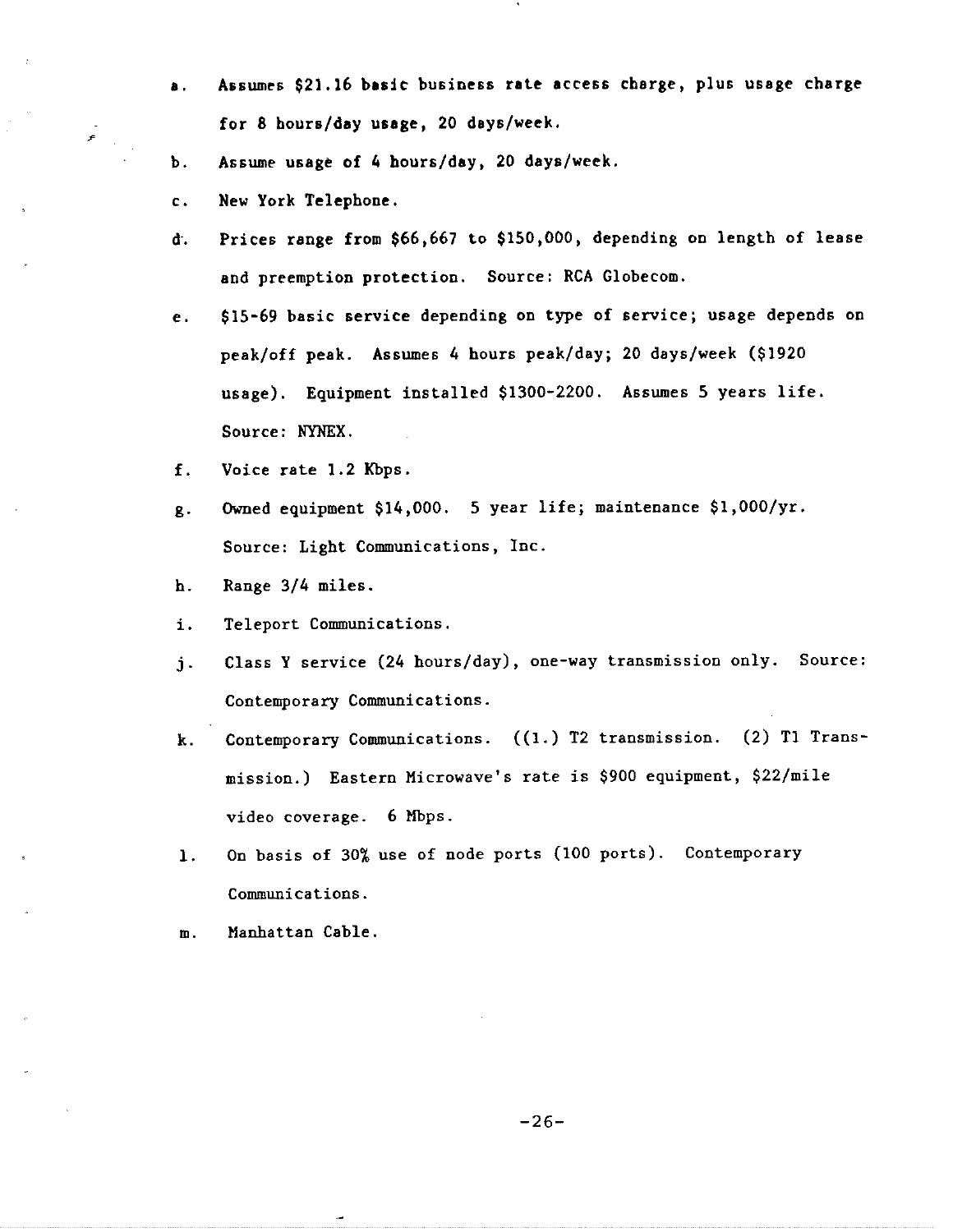Table 1 summarizes the information above for leased forms of local service in Manhattan. They are normalized for the price per 1 Kbps, to permit comparisons. As can be seen, microwav (\$.20 - .65), fiber optic links, (.61), Cable Company coaxia lines (\$1.15), and Tl telco carriers (\$1.70) are the low cos providers.

For the user, the optimal choice of communication links depends not only on the price, but also on a number of technical, economic, environmental, and regulatory variables, These include, for example, data volume, avilability of duct space, microwave paths and frequencies, lines of sight, southern exposure, order-lag of leased lines, number of origination and destination points, and desired security and reliability. It also depends on the willingness to own and maintain equipment and a network, to be served by a multi-service communication carrier, or to deal with multiple communications providers for separate services.

### XI, Regulatory Issues

What bypass means is that large customers will obtain cheaper local service than residential customers, a reversal of the traditional redistribution where business customers had payed more than residential subscribers for local service. The political and regulatory pressures that such a historic change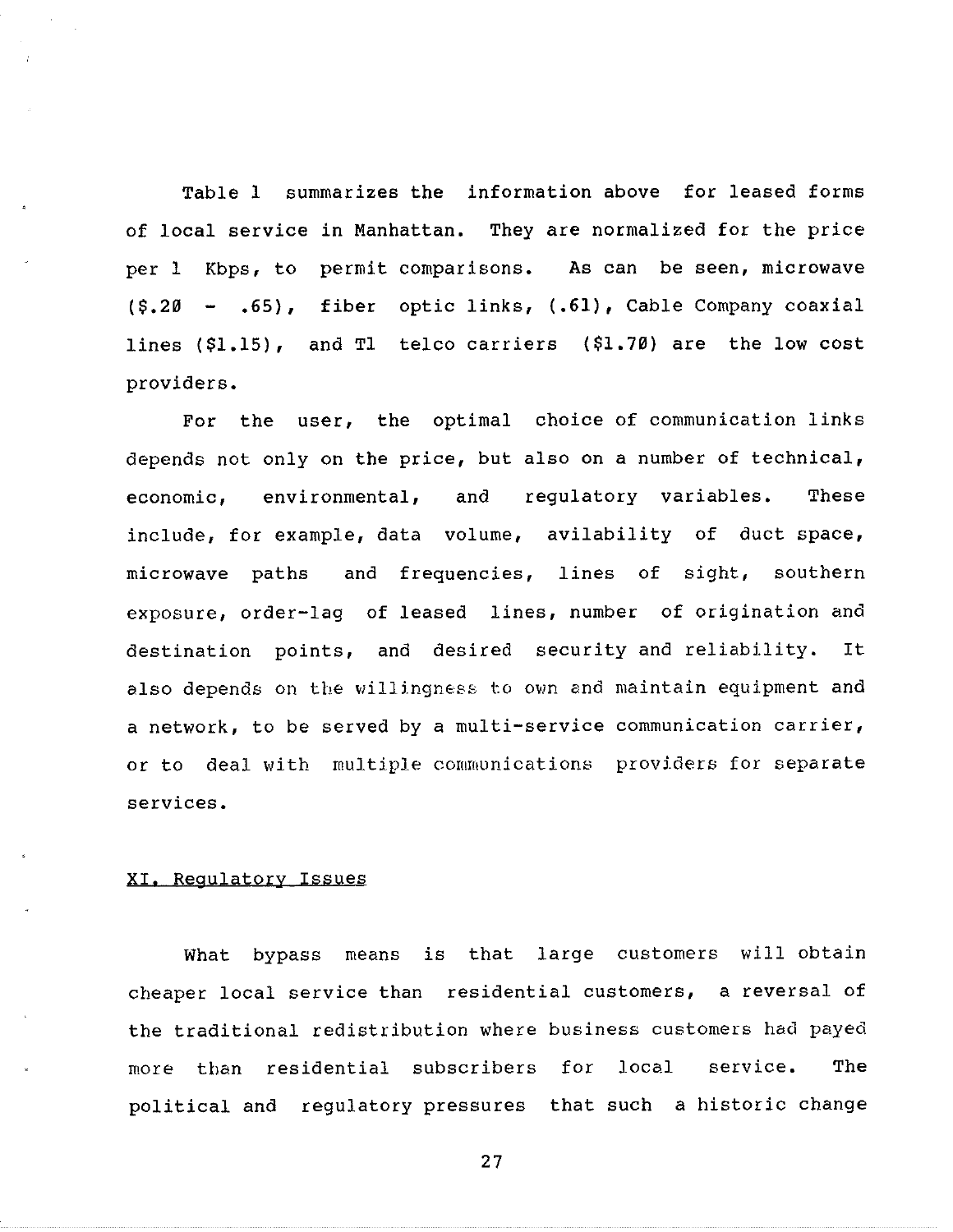presents are significant.

Quite typically, the largest 3% of customers of the loca telephone companies account for 50% of revenue Telephone companies are thus susceptible to major revenue loss if some of their best customers move over to bypassing, and the fixed cost of the network has to be distributed over the remaining subscribes, resulting in rate increases and further incentives to bypass or drop off the network altogether. The federal regulatory response to this problem has been to impose a flat-rate end user access charge as a partial substitute for a usage-sensitive charge on the long-distance carrier. These latter charges provided an incentive for by-pass. In New York, the local telephone company charges AT&T more than eight cents per minute for a connection, with only 3 cents per minute of costs. (Other calculations put these numbers at 7 and 4 cents, still a fair margin.) By-passer could thus be profitable even if their costs were 5 cents. Under a flat rate access charge on the user of telephone service, such incentives for "uneconomic", i.e., regulation-induced bypass, would be reduced. The FCC's policy response has been to phase in a flat-rate access fee on users, who would thus not be affected in their usage decisions. This policy has been severely criticized for shifting the burden to users and away from carriers. Congress was sufficiently aroused that the FCC postponed implementation until after the 1984 elections.

State regulators find themselves in a dilemma. As they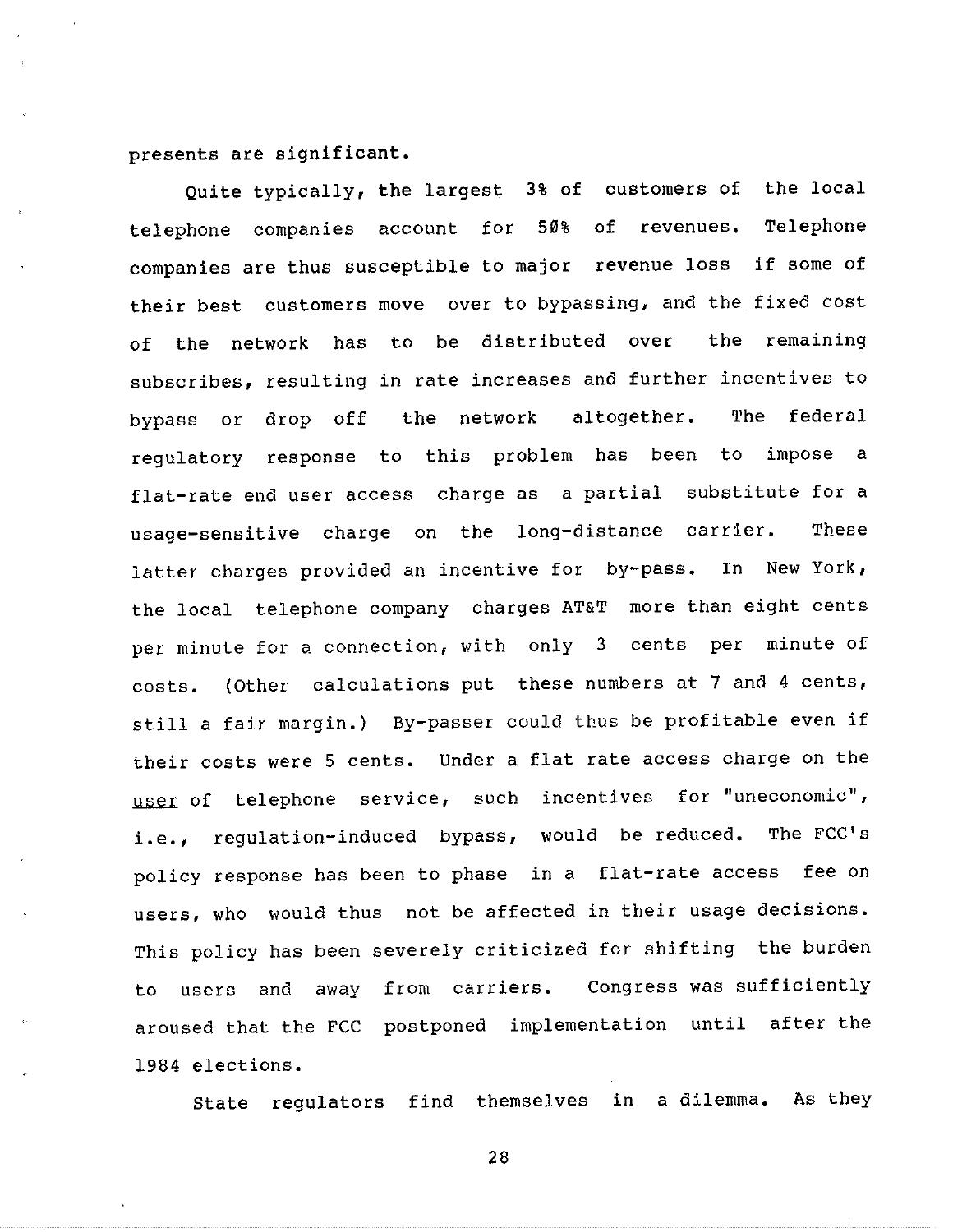restrict telephone companies from providing bypass service or matching the lower prices of bypassers in their regular service, they may only accelerate the departure of large users. This has led to different responses. Some states haver permitted local telephone companies to price their services in a differentiated fashion. Others, such as California, have considered banning intrastate carrier bypass, thus taking the opposite approach.

### xrr. Shared Tenant services

A trendy development of recent years are so-called "smart" office buildings which increasingly provide communications services to their tenants. This "intelligence" is becoming a selling point for office space in overbuilt markets (for example, Denver had a 24.7% office vacandy rate in 1985; Houston, 19.5%; Dallas, 17.3%; Los Angeles, 12.4%)

Smart buildings provide communications services to their tenants such as shared PBX switching and a variety of shared links to the outside. They can provide discounted long-distance telephone service, electronic mail, facsimile message servic videoconferencing, data processing storage, and telex service. All this is provided by the building owner, or by his agent, to multiple tenants which is why such service is known as "shared tenant service" or STS.

Of particular importance for shared tenant services (STS) is that programmed PBXs have the ability to select the least-cost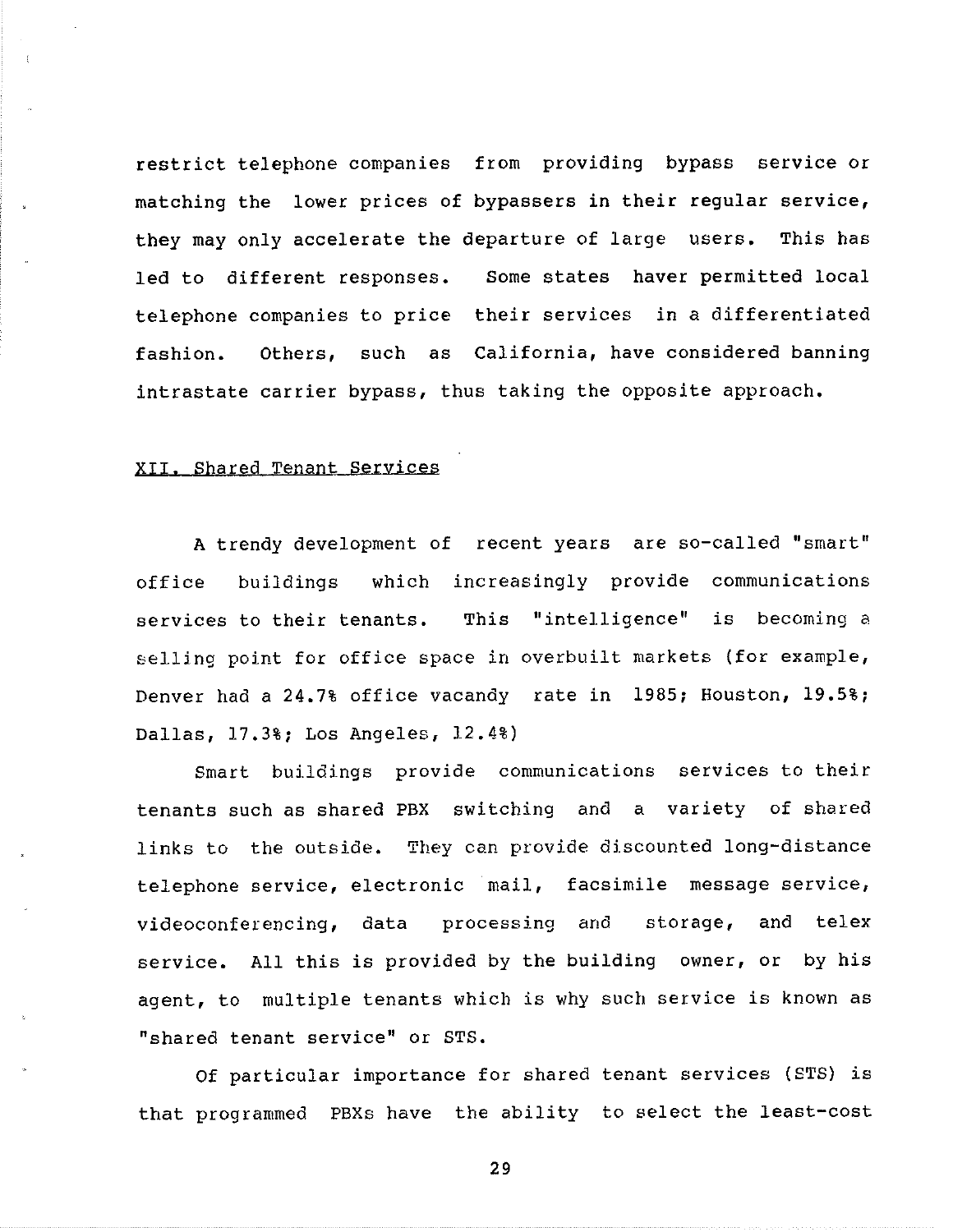route (LCR) for a long-distance call, given the time of day, destination, and traffic density. To reach long-distance carriers, shared tenant service PBXs can utilize a vareity of private lines and other links that bypass the public switched networks of local telephone companies, and which a single tenant could not afford. They have therefore been described as "reselling" local transmission service.

One reason for the emergence of STS is the recreation of one-stop telephone service. The AT&T divestiture has accelerat the move away from a fully integrated system. Local telephor service, long-distance telephone service, and telephone equipment are being provided by different suppliers. This increased complexity generates incentives for new entrepreneurs to recreate some simplicity for users by offering integrated, building-based communications packages consisting of the various components of competitive suppliers.

Residential usage of shared tenant services is also emerging, though less frequently than in an office setting.

For the landlords, the various technical, financial, legal, and maintenance problems involved may add a burden that is better shouldered by a specialized operator known as a "shared tenant services provider." Such a firm selects, installs, and maintains the PBX, negotiates with the telephone company, runs the message center, and services the telephone equipment in the building. Several of these frequently undercapitalized firms have recently experienced financial problems when the sign-up rate of tenants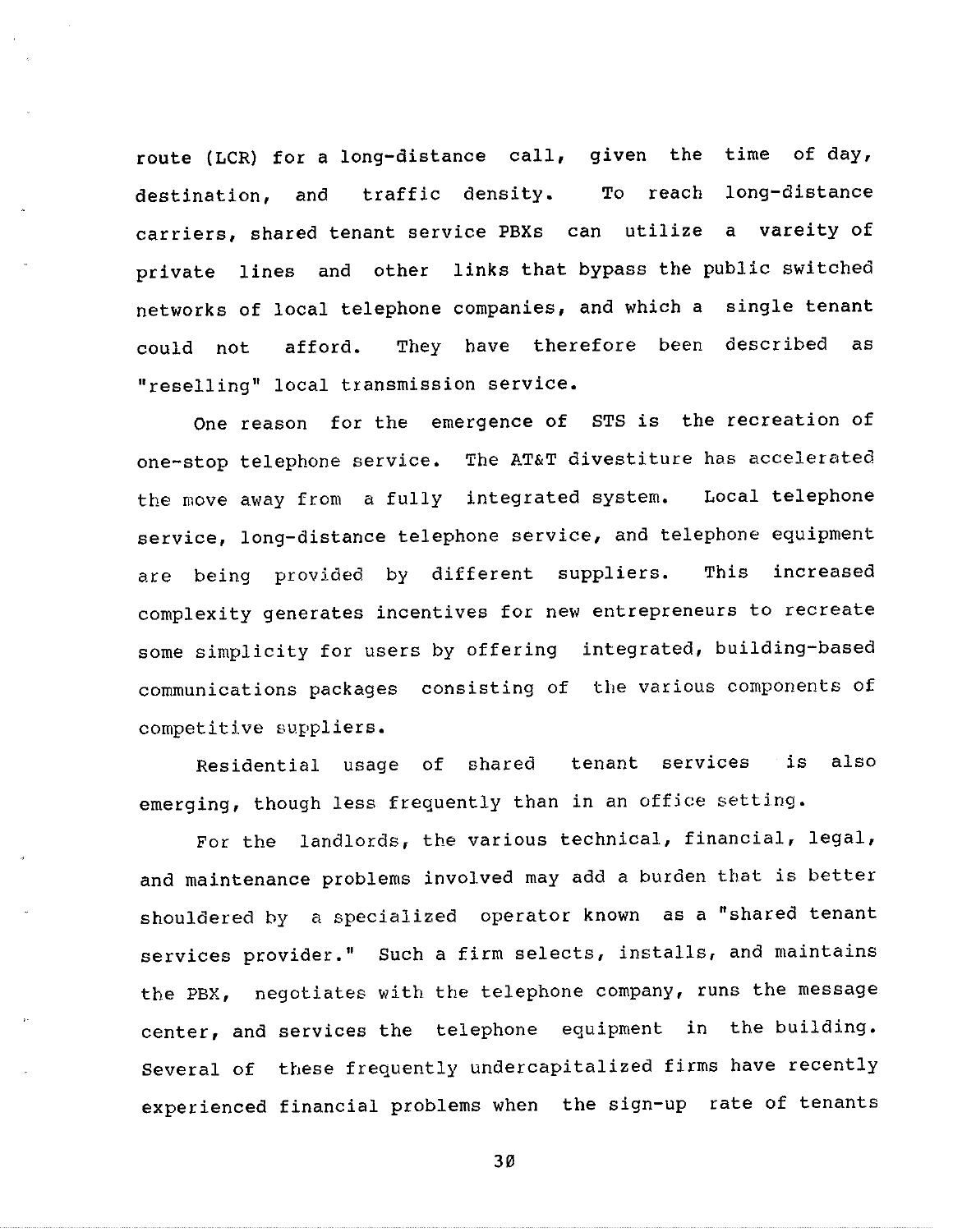was lower than expected--in some instances only **20%** of a building. This has slowed the rate of introduction of STS, which is estimated to be in around 200 buildings in early 1986. However, the basic concept behind STS keeps attracting entrants.

The logic that drives STS (and LANs, as we shall see) are economies of scale, which encourage the bundling of the communications of multiple tenants. This logic does not stop at the property line of a building, but will move beyond and seek to consolidate the communication services of several buildings, and, over time, of entire areas. The first examples of such multi-building STS have just begun to emerge, Thus, clusters of STS are likely to develop in central business districts, as regulatory barriers crumble. These groupings, centered around large PBXs, will functionally be quasi-local telephone exchange companies, even if their regulatory designation may be technically different. Their emergence will establish local competition not only on the level of transmission links, which is "bypass," but also on the level of local switching services.

# XIII. The Emerging Competition in Local Switching

In America, the idea of all telecommunications under one organization was never palatable, Even in AT&T's heyday, it shared the field geographically with 1500 other independent telephone companies (covering more than half the country and 20% of subscribers), and functionally with the domestic and international record carriers. Deregulation and divestiture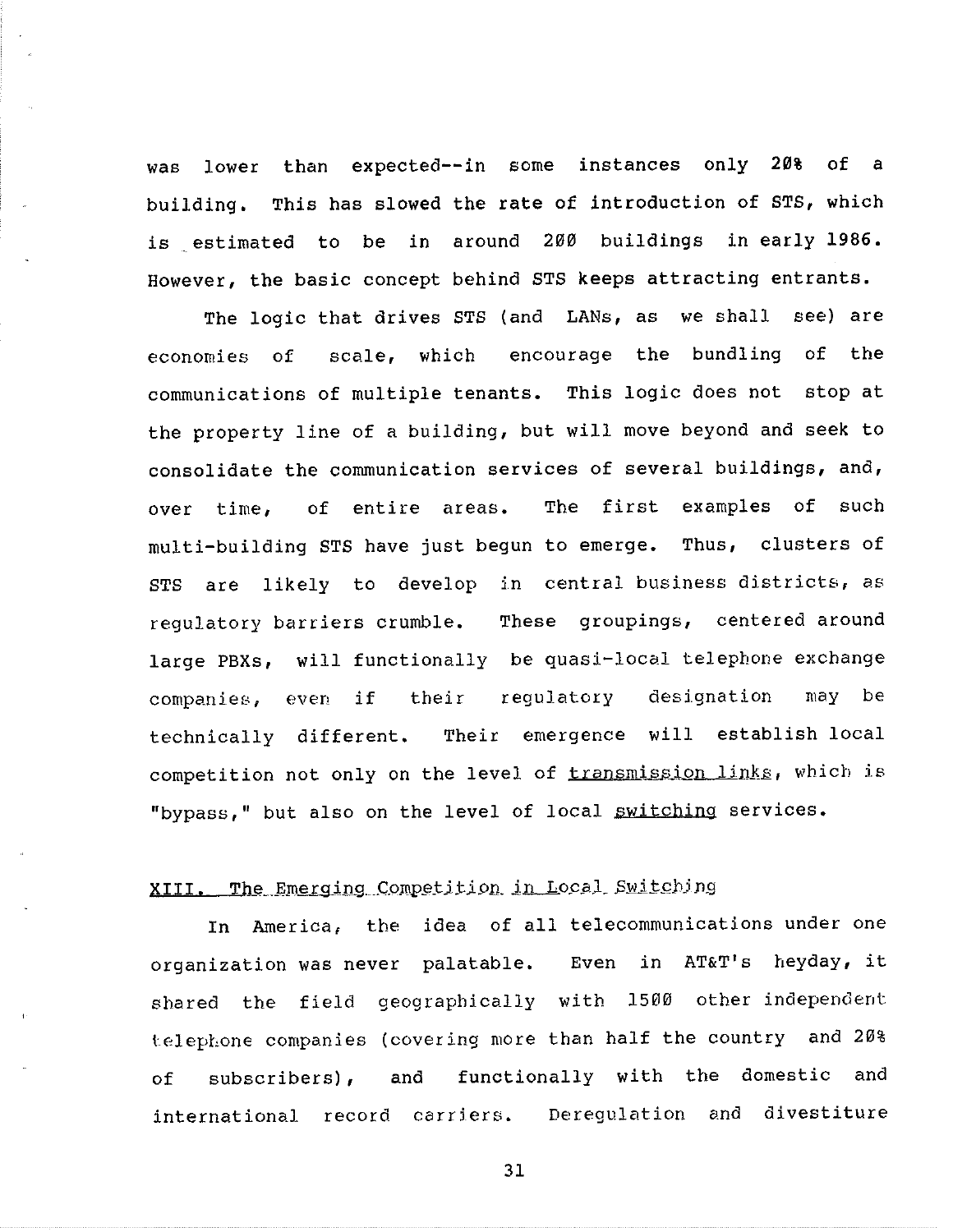accelerated the segmentation of networks.

The term "segmentation" is not a negative characterization. What is meant are alternative or specialized networks, usually controlled and operated by several entities, and usually interconnecting with each other. First to emerge were private and then public alternative long-distance carriers, of which MCI, Sprint, and SBS were the largest. Their story is well known. Subsequently, rival local transmission began to take place too, known as "by-pass" service. This was accelerated by the emergence of "shared tenant services," which provide resale of local bypass service and also provide competition in local switching. These developments led to yet another and still more radical approach that is just beginning to emerge, known as "open network architecture," (ONA), similarly known as "comparably efficient interconnection," (CEI). (The former term is broader and more descriptive.) This approach is technically not incompatible with ISDN (Integrated Services Digital Networks), the priority of most telecommunications authorities in other industrialized countries. There could easily be an ISDN-ONA, and in the United States this is likely to happen. But in terms of underlying philosophy, ONA derives from a diametrically different concept of the future environment of the telecommunications networks, and of the role of the major carriers in it, than those-held by ISDN's major internation supporters. In its May 1986 Computer III decision, the FCC adopted the ONA concept,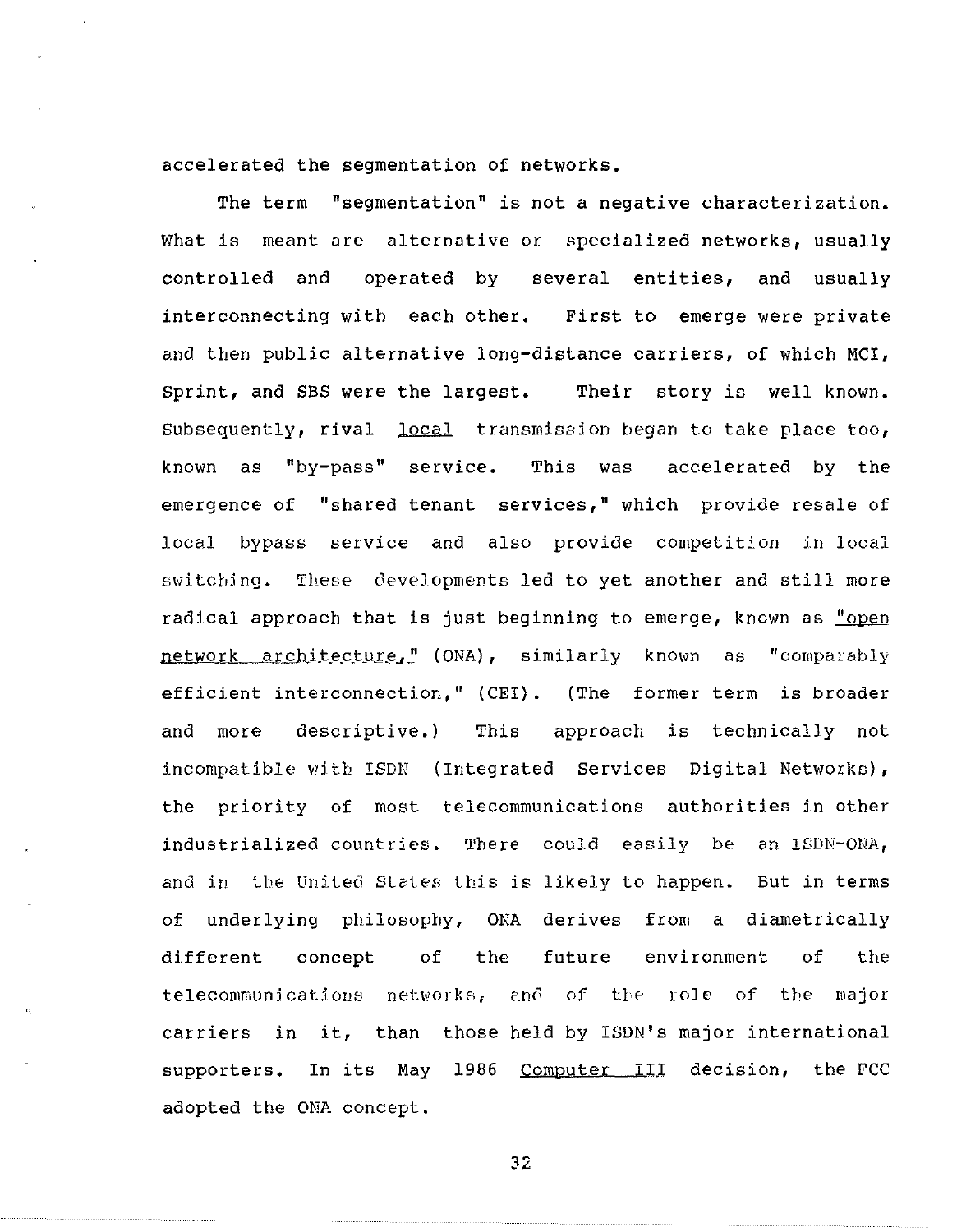Open network architecture expands the concepts of service alternatives and network fragmentation into the very core of the networks, and lowers barriers to entry for rival and varied communications services. ISDN, in contrast, is part of an effort to raise entry barriers and assure monopoly by providing a highly integrated network. ONA unbundles, where ISDN consolidates.

The "open network architecture" concept must be distinguished from the similarly named "open systems interconnection" (OSI) of the International Standards Organization which provides a definitional framework of seven broad layers of the entire network process. ONA takes this further by not only going into more detailed sub-functions of several of these layers, but also proposing their functional separation together with a business and regulatory policy concept.

Ameritech, one of the seven regional holding companies, proposed in February 1985 to the FCC a first-generation model of the new concept, named somewhat inelegantly "feature node/service interface" (FN/SI). A similar concept, though less detailed, was presented in November 1985 to the FCC by US West, another of the Bell regional holding companies, under the name of "open network architecture." A variant of ONA is also known as "comparably efficient interconnection" or CEI, the term which the FCC uses in its Computer III Notice of Inquiry when it requested comments on the concept. An operational framework for a CEI was reached in March, 1986, by three major firms with diverse Jnterests: Pacific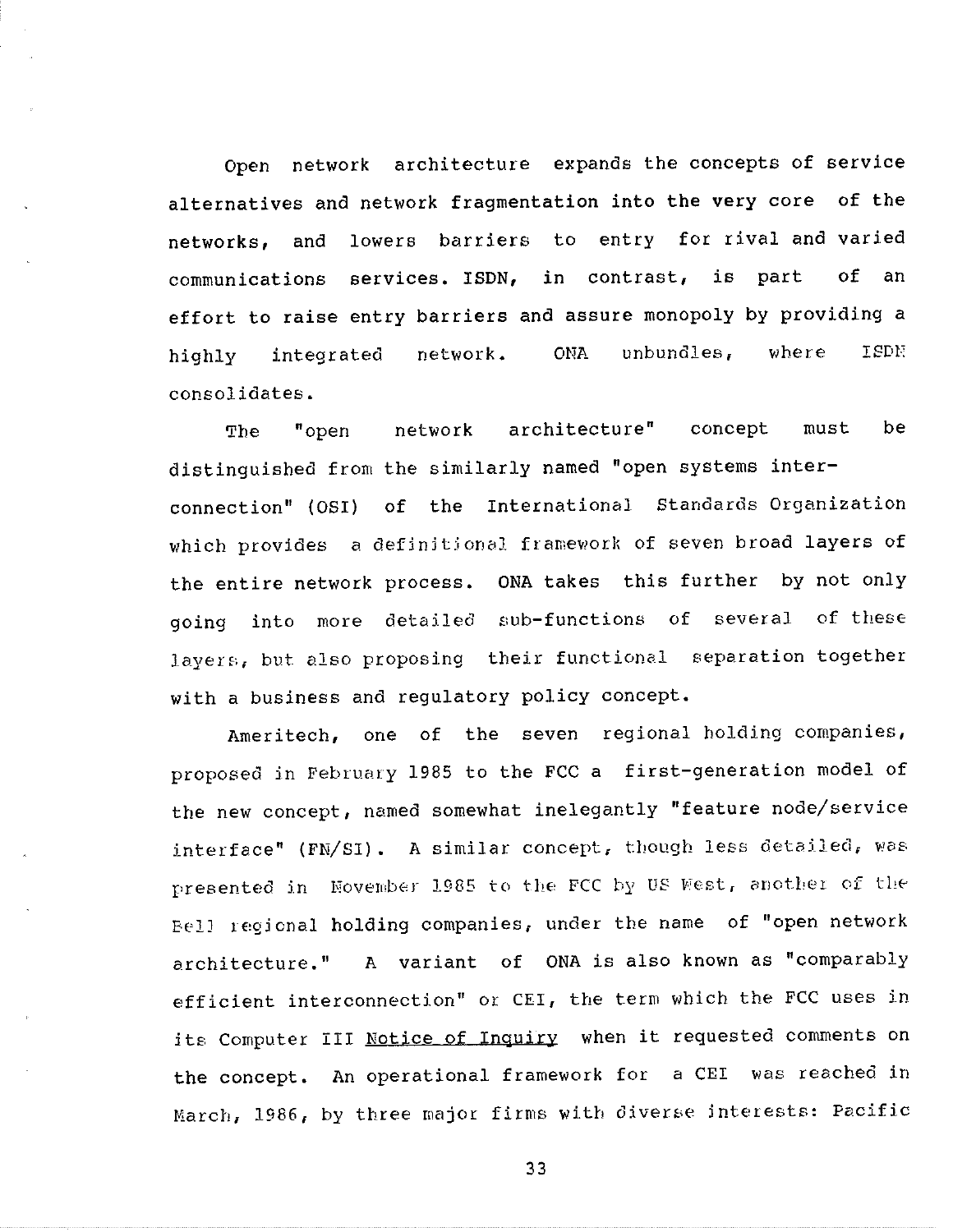Beil (carrier), IBM (equipment supplier), and Tymnet (value added provider).

ONA is a framework of disaggregating network components in such a way that permits open access; it operates on the concept that all central office functions consist of components known as "primitives", or fundamental building blocks, and that these components can be unbundled. Different communications services use different building blocks, or different configurations of them, sequenced in various ways by a routing central point (RCP). The open network architecture permits the use by outside parties (users or third-party service providers) of the building blocks of their choice. Where any of the blocks could be provided cheaper or better from another substituted and combined with blocks of the localexchang supplier, it could be company. In other words, competition would exist for the various functions of the exchange switch by unbundling its multiple functions. To make such a system work, service providers could in some instances co-locate their own "third party feature nodes" on the physical premises of the local exchange company. The third party service providers are partly a form of value added networks, competing physical networks on the local level, and partly simple resellers. In all of these functions they would compete head-on with the local exchange companies who act both as retailers and as wholesalers of these services.

Through ONA/CEI, the local exchange company would permit the resale of separate parts of its services, down to separate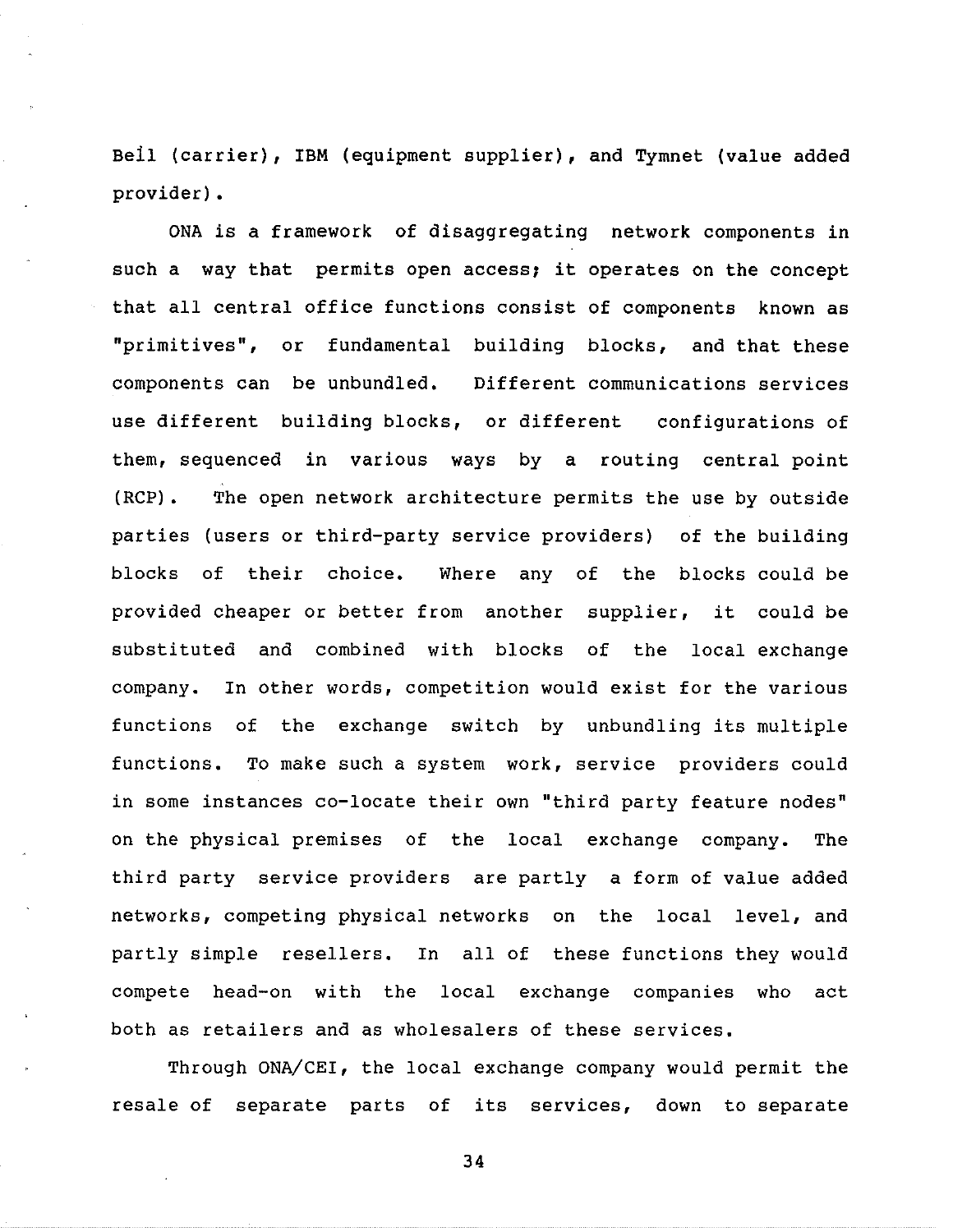functions of the local exchange. This is a radical reversal of past practice, where the monopolistic telephone companies tried to prevent resale. Now, the local exchange companies are recognizing that their network is their greatest asset, and that they should sell its capabilities as much as possible, to the point of encouraging the use by outsiders. In this fashion, the network would be more highly utilized, and the telephone company could profit.

Rather then fight competing local bypass service, the local exchange companies aim to benefit from also using it to become more unregulated. local exchange functions is the motivating force in thes Indeed, the desire to become deregulated in proposals, and raises problems for the regulators.

Most immediately, the companies are striving to be freed from the restrictions of the Computer II Inquiry rules. The BOCs desire to offer enhanced services, (and, in the future, be free to provide long-distance service.) Under Computer II, however, this was possible only through the cumbersome device of fully separated subsidiaries for these services, in order to prevent cross-subsidies from the monopolistic and regulated basic services to the competitive services. The ONA/CEI concept substitutes a functional technical separation for the organizational-legal one. Once the building blocks are separated from each other, a pricing mechanism can be put into place that can establish transparent and non-discriminatory pricing for all, whether they are re-sellers or the local exchange company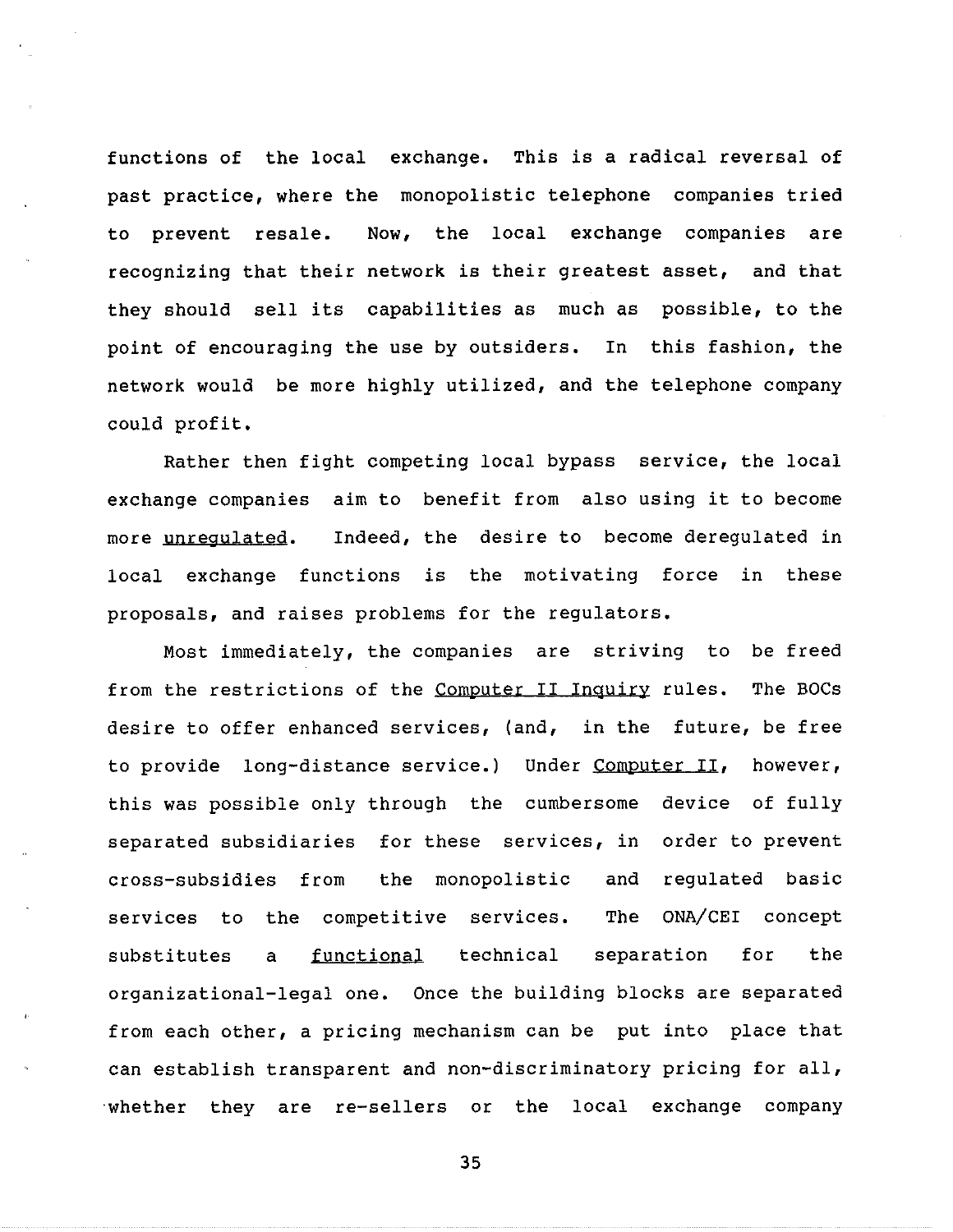itself. For those building blocks where a true-competiti exists, deregulation could be institu rates would be set. Elsewhere, tariffed

Another reason for the open network architecture concept for the companies is to move to a more flexible environment in their own equipment and software procurement. At present, central office switches are highly integrated equipment, and their operation depends on extraordinarily complicated software. Thus, the local exchange companies are largely dependent on their switch suppliers, mostly AT&T and increasingly Northern Telecom, to modifty the software for new functions. A modular approach of separated functions has operational as well as economic advantages. New services could be introduced more flexibly by adjusting equipment and software modules, or by substituting them through shopping around in a competitive market.

In technical terms, the ONA/CEI approach is not contradictory to ISDN since an ISDN operator could similarly provide for the subdivision of its functions, selling them separately and permitting various reconfigurations and resale to third parties. This is likely to happen in the U.S. in the future. But, attitudinally, the ISDN concept as presently held by its champions abroad is widely different. While the open network architecture is another step in the fragmentation of American networks, the PTTs purpose for ISDN is another step in its centralization.

The ONA concept, for example, makes it clear that third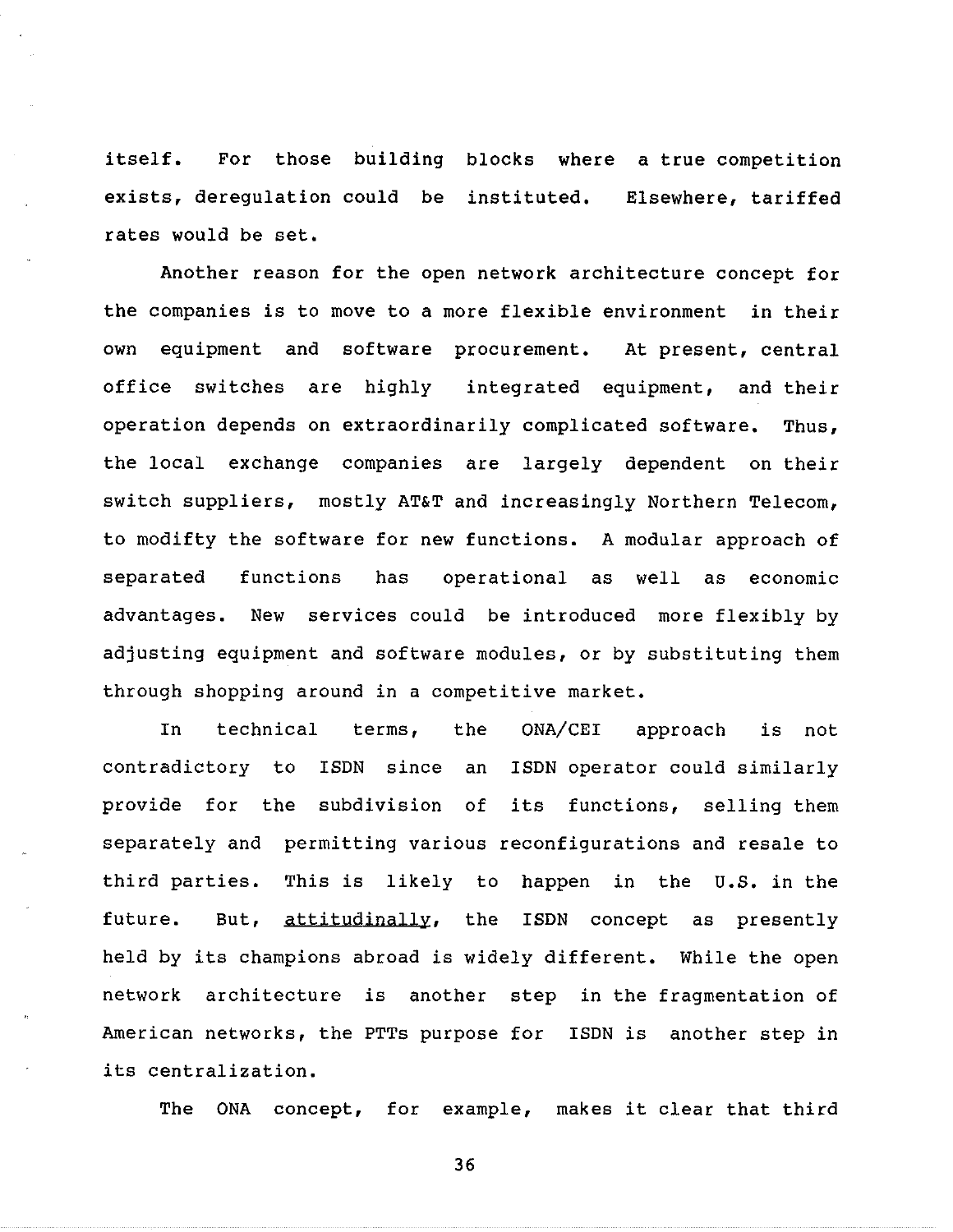party access and use will be provided to the common channel signaling. This is important, because many of the sophisticated communications functions and operations are greatly facilitated by that channel, and the exclusive control of the dominant common carriers over it as an internal housekeeping channel constrains their rivals. In the ISDN context, ONA would thus provide access to the D- channel. In the European ISDN context, the signalling D- channel is not being offered for user access in the same way that the B- channels are.

ONA/CEI are not the only move of fragmentation in central office switching. For some time, customer-owned PBXs provided a vigorous competition to central exchange switching, particule to the "Centrex" service of local telephone companies. In  $\texttt{consequence, several states, led by Iowa, have deregula}$ Centrex-type service. This development was accelerated by "shared tenant services," by which multiple users share a common (non-partitioned) PBX.

Another step in the direction of competition in local transmission and switching comes from AT&T, technically precluded from local service by the Divestiture decree. AT&T is moving back, nevertheless, in two ways. First, it establishes local bypass in transmission by setting up of leased facilities to give end-users direct access to AT&T's long-distance switches. In New York, this is done over the fiber optic lines of an independent carrier, Teleport Communications. More interesting is AT&T's move into local switching under its Software Defined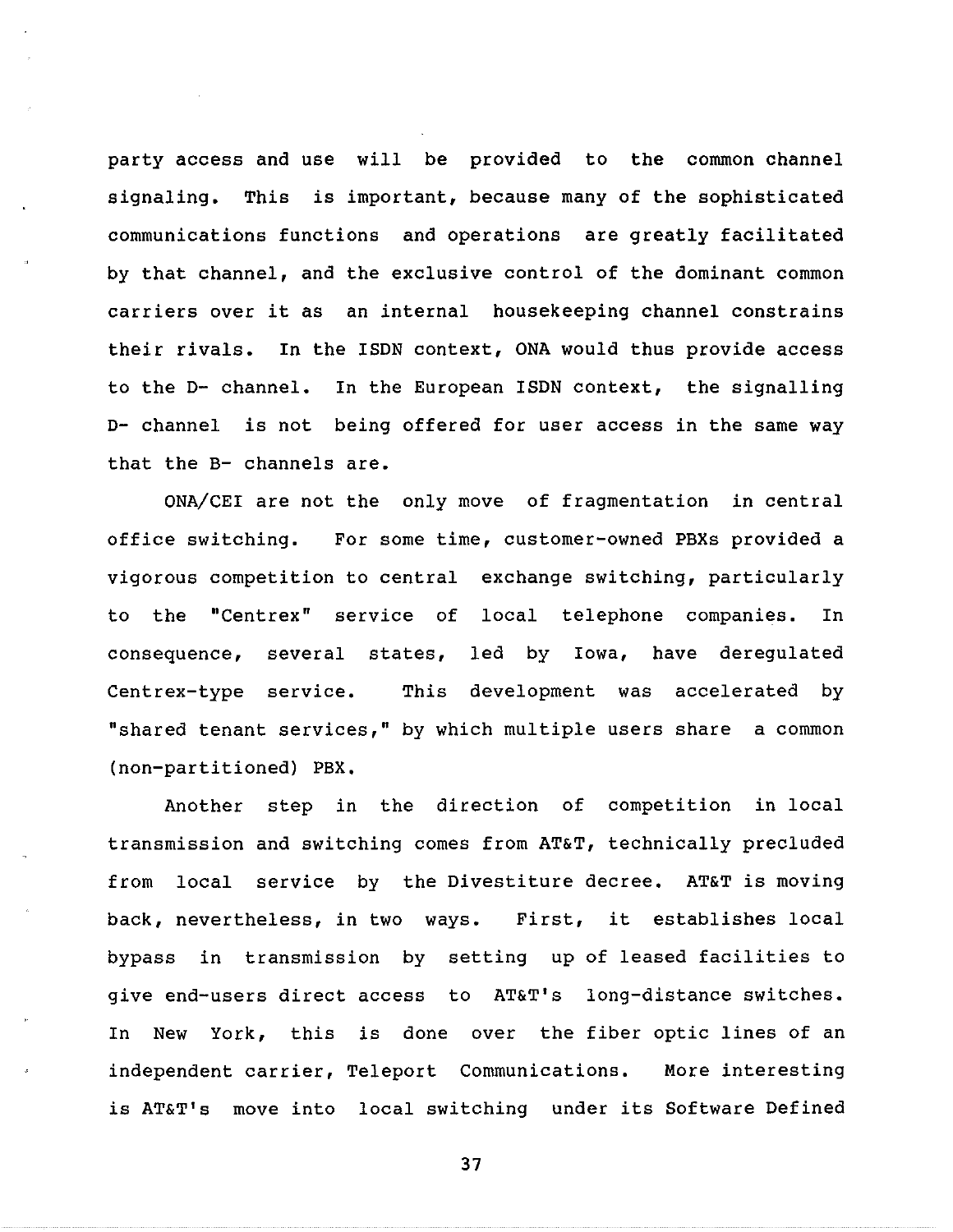Network (SDN). Under this system, AT&T links customers in a tie-line network and permits them to switch their calls in the AT&T toll switch. For example, the internal network of a company's site A, concentrated by a PBX, is linked by bypass service to AT&T's toll switch, from where it is moved to the company's sites Band C in other locations. PBXs at Band C route traffic to their destination according to a programmed dial plan. What this means is that in this network, any terminal can reach any other terminal without ever using the local exchange companies or their public switched network. It is clear that this system can be taken one simple step further--in technical terms--with the AT&T toll switch connecting also between different users who have tie-lines to the AT&T switches, and also within the local exchange area itself, omitting the trunk transmission portion. This would make AT&T's toll switch, together with customer PBXs, into an alternative system of local switching. This can be illustrated in the attached Figure 1.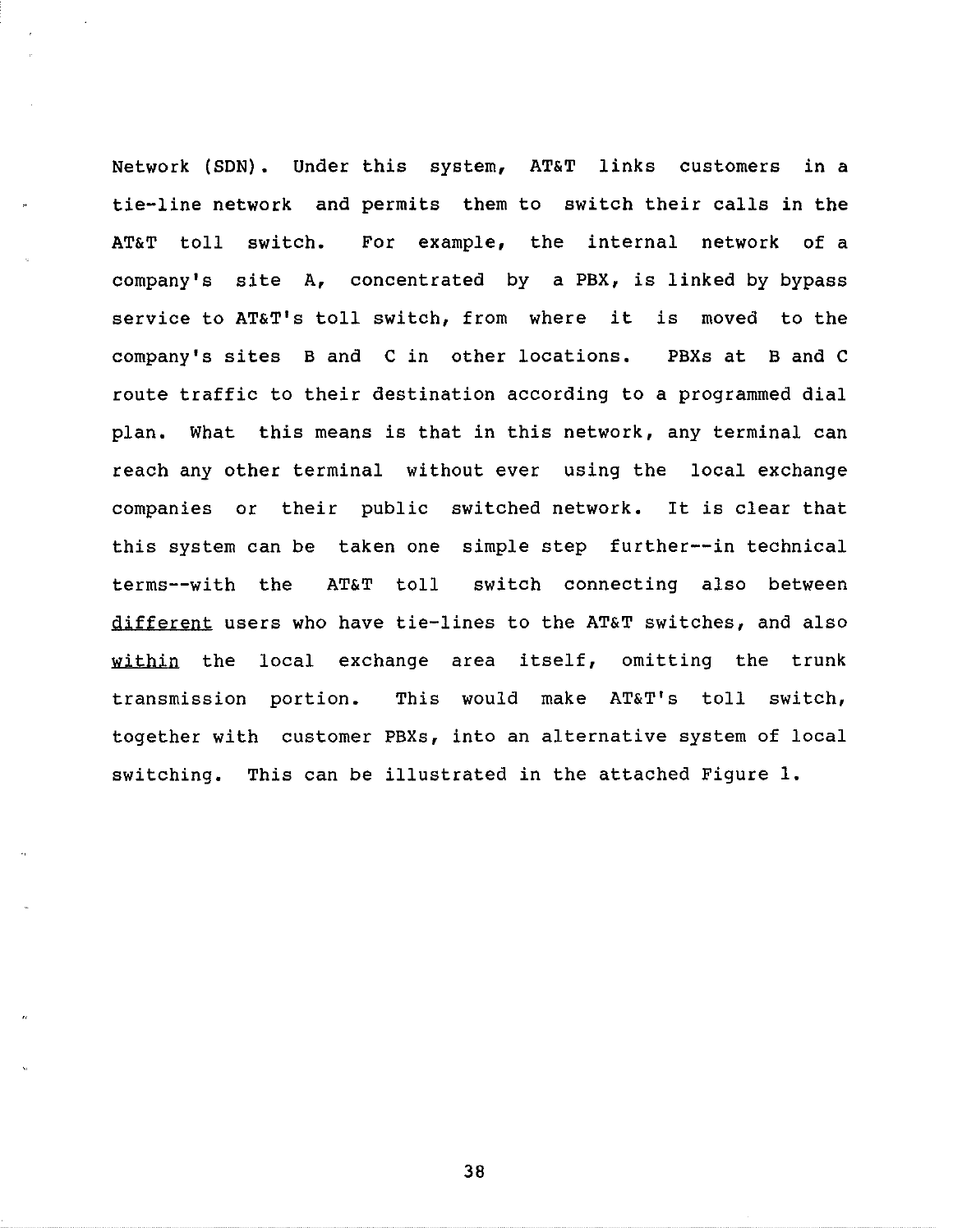Figure 1

a) Traditional centralized local switching



b} Competitive local switching



-39-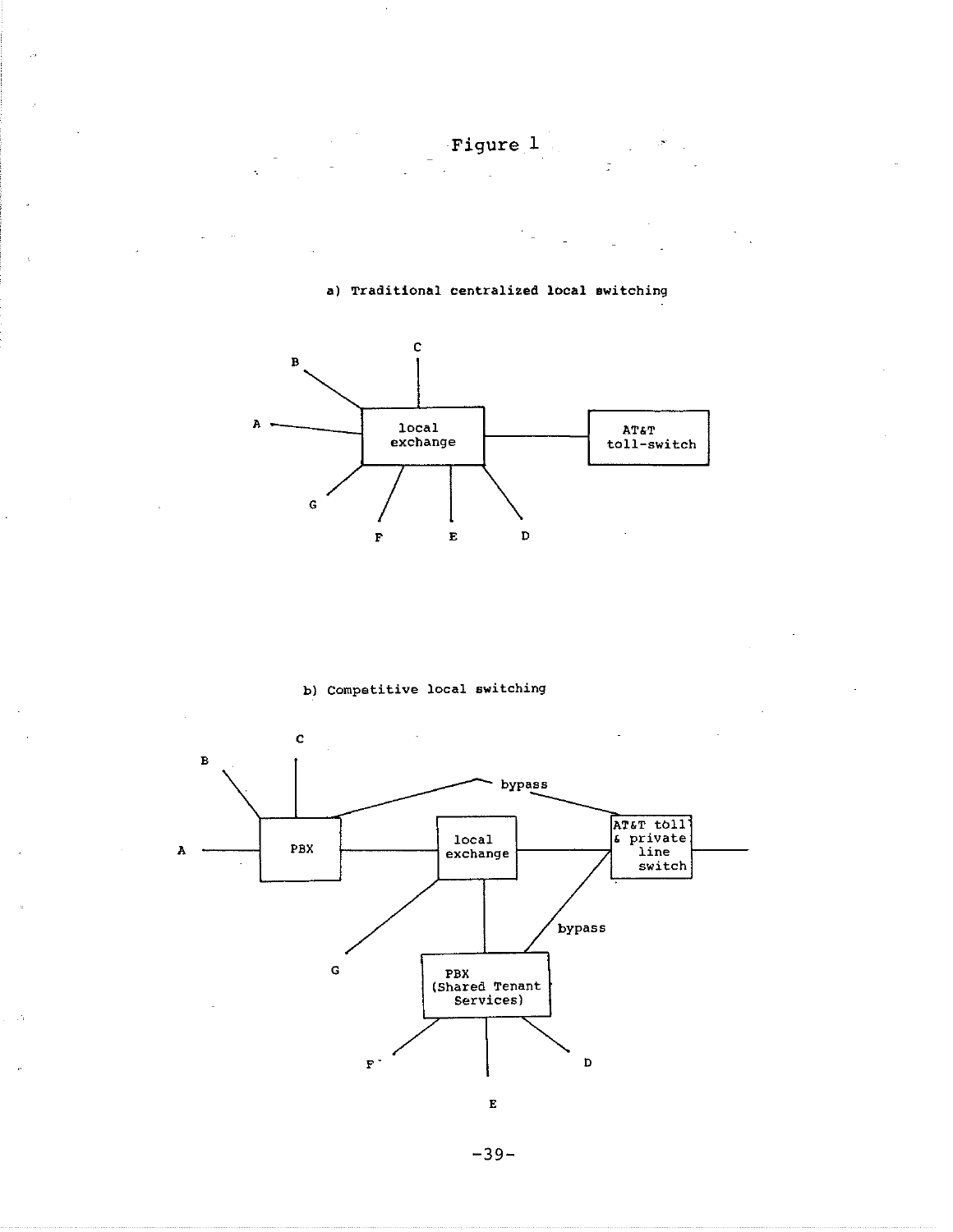In Section (a) terminals A-G are interconnected through the local exchange in the conventional way. In Section (b), terminals A-C and D-F are interconnected to each other by PBXs. This is frequent for internal networks, but shared tenant services (STS) move it also into the interconnection of unrelated parties, and potentially entire clusters of buildings. The PBXs, in turn, can be interconnected in two ways: first, to the regular local exchange, partly in order to access a user of type G. But in addition, they also can link to the AT&T toll switch, which can switch them with or without toll transmission (at least in technical terms; regulation may be a roadblock). Thus the local exchange has now competition from the two directions. For user clusters A-C and D-F, it has internal and STS- PBXs as rivals to its service. And for connections between those clusters, it has AT&T/s "toll" switch as a competitor. A switched call could thus be made from user A to user F entirely outside the local exchange.

### XIV. ISDN in the United States

In the U.S., equipment manufacturers share a similar interest in the sales potential of ISDN as their European counterparts. Similarly, the major carriers (AT&T, the Bell Operating Companies, and the largest independent telephone companies) see ISDN as a strategic move to enhance their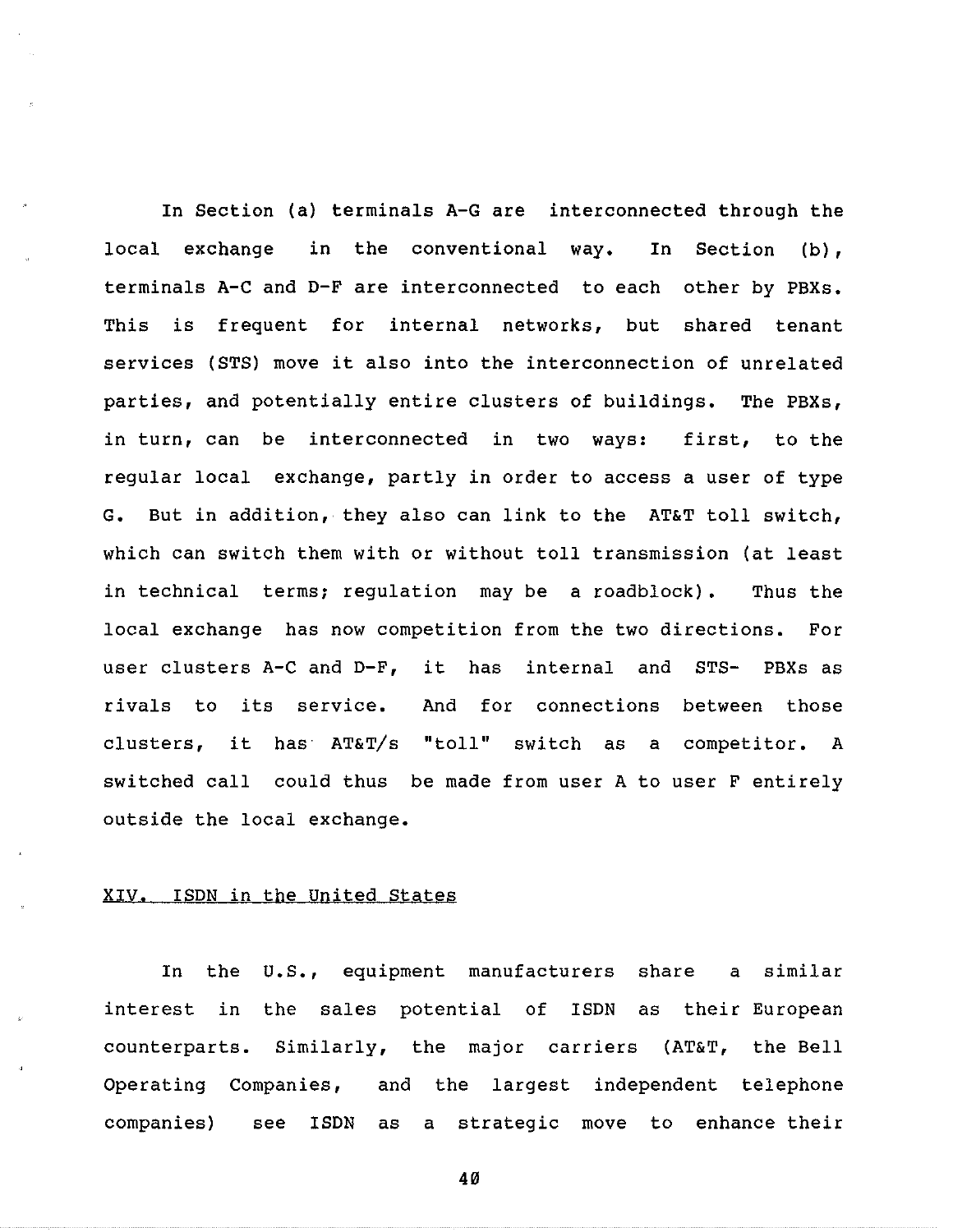competitive position. However, the reality of ISDN operations in the United States is complicated by the presence of multiple carriers, all with different timetables for the introduction of ISDN; this is likely to lead to the development of ISDN "islands," coordination takes place in the Exchange Carriers Standar Association non-binding recommendatio treatment of the different long distance carriers under ISDN. and to varying (ECSA) and its Tl/Dl subcommittee, which makes service features. Technical One item of contention is the AT&T with its common channel signalling has an advantage in inter exchange ISDN, which creates problems for equal access to local exchanges.

The development in the United States towards ISDN began in the early 1960s, when AT&T introduced the Tl carrier system and the 1-ESS electronic switching system. Tl carriers operate on a 1.544 megabit/sec., with 24 channels of 64 kbit/sec. (This, incidentally, creates another coordination problem with European countries, whose standard is 2,048 kilobits/sec., and 30 channels.)

Fully digital communications were made available for a number of years by Satellite Business Systems (SBS), partly owned by IBM and later sold to MCI after years of financial losses. Another digital "ISDN" system is that of Argo, a small communications company owned by Centel, Alltel, and France Cable et Radio. (The latter participation is interesting, because it introduces a foreign telecommunications participation in entity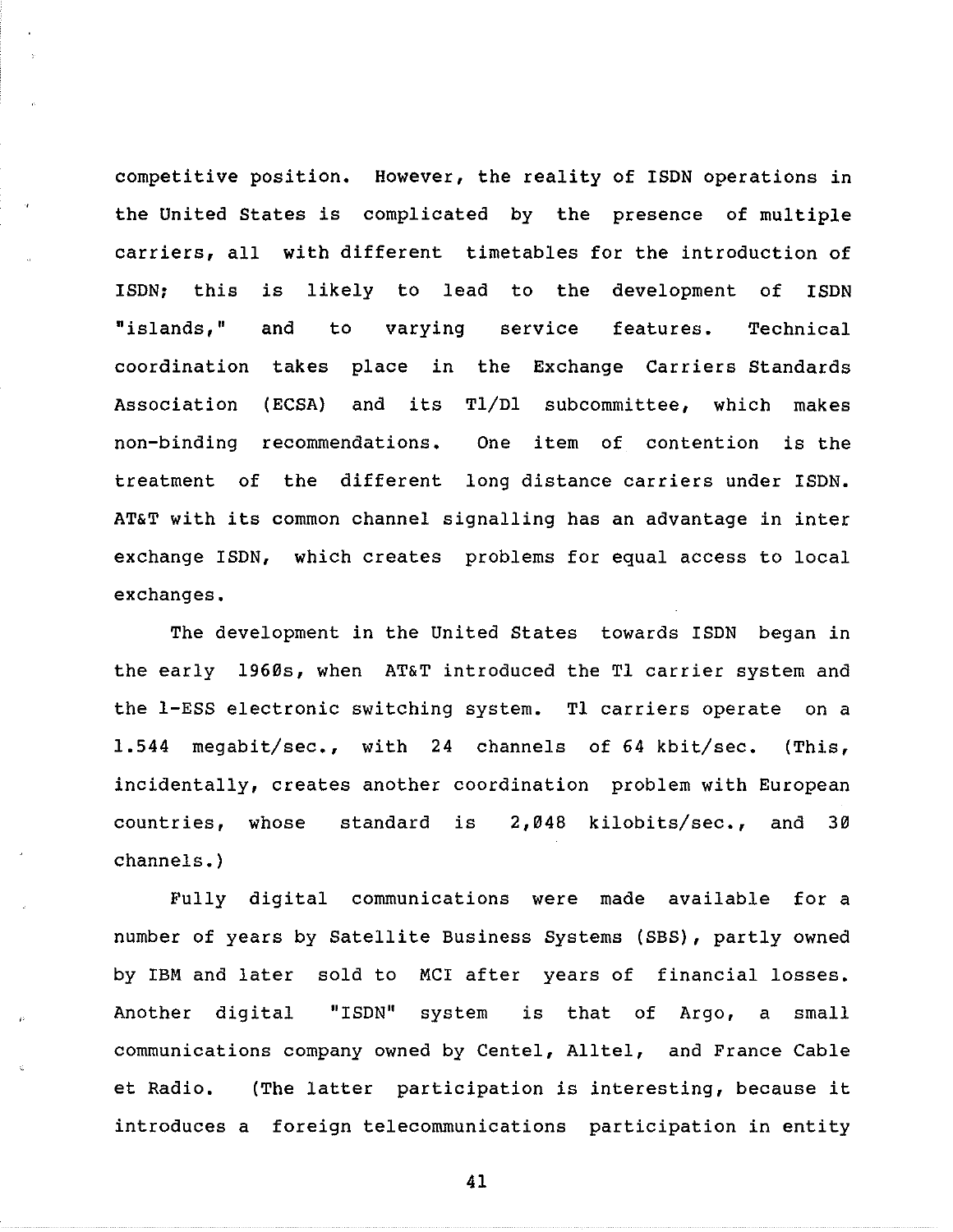the American long-distance market,) Argo has created a network with operating nodes in several cities, from which it provides national and international service. The company has called itself the first ISDN in the world, which is somewhat of an exaggeration, since it is not an ISDN along the definitions of the CCITT. Argo has only a single 56 kilobits/sec, channel (instead of the two 64 kilobits/sec. plus 16 kilobits/sec signaling channel of CCITT ISDN) and its signaling operates through regular telephone line access.

Similarly, ITT Telecom has introduced a concept called USDN--for United States digital network for digital traffic processing through existing central offices.

There have also been private ISDN networks. A sophisticated example for such a private network is that of Boeing, spanning three continents.

The AT&T divestiture accelerated the introduction of digital switches, since it mandates equal access by 1987, which is easier to accomplish for the BOCs with digital switches. Furthermore, central office equipment cost fell rapidly for the BOCs, as they became free to solicit competitive bids from other manufacturers. Among the Bell companies the most advanced ISDN project is in Chicago, where Illinois Bell, Belcore, and AT&T are conducting in 1986 the first American full-scale ISDN field trial, with regular service anticipated for mid-1987.

It turned out to be difficult in the United States to agree on standards for the "U" interface, Basically two techniques can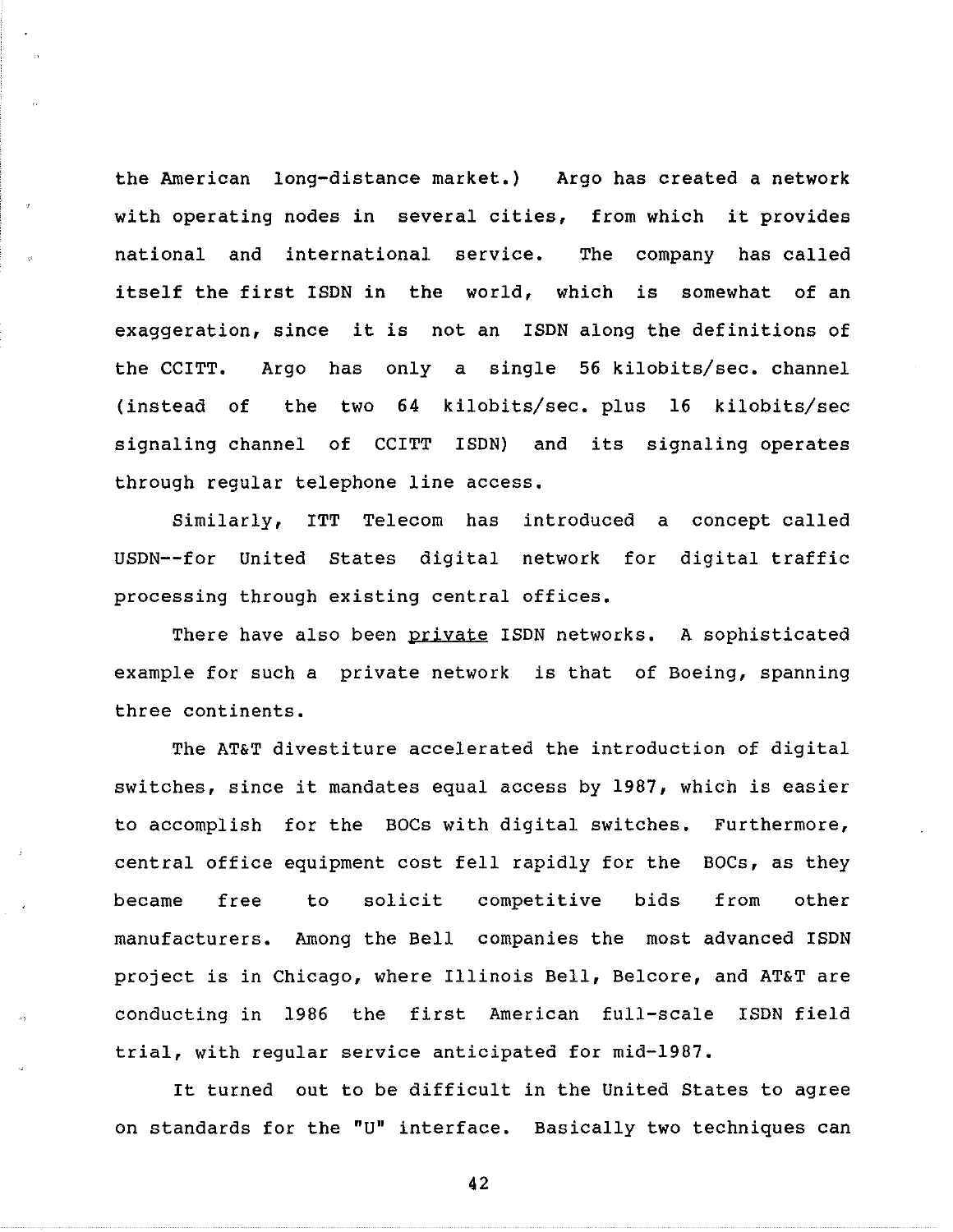be used, one known as "ping-pong" (or transition code modulation, TCM), employing alternative burst transmission in opposite directions. A second method is the echo cancelling (EC) approach in which data is transmitted simultaneously from both directions, but the system can separate and distinguish them from each other.

Efforts which began in June 1984 in a US subcommittee decided to prefer the echo cancellation (EC) technology, rather than the time compression multiplexing (TCM), after one year of study. But several firms were intent to go ahead anyway with TCM development. [Comments of the Ameritech Operating Companies to the Federal Communications Commission in the Matters of Third Computer Inquiry, Nov. 13, 1985, CC Docket no. 85-229).

### xv. Outlook

Whether American-style "segmentati "super-integration" are optimal solutions for networks is a matter that cannot be determined <u>a prior</u> trade-off of several economic principles: the efficiency of or PTT-type It is a classic specialized production and of a competitive environment, versus the productivity contributions of economies of scale and scope and the reduction of uncertainty. One cannot generalize on what works better. For telecommunications networks, however, an empirical answer should be available in the near future.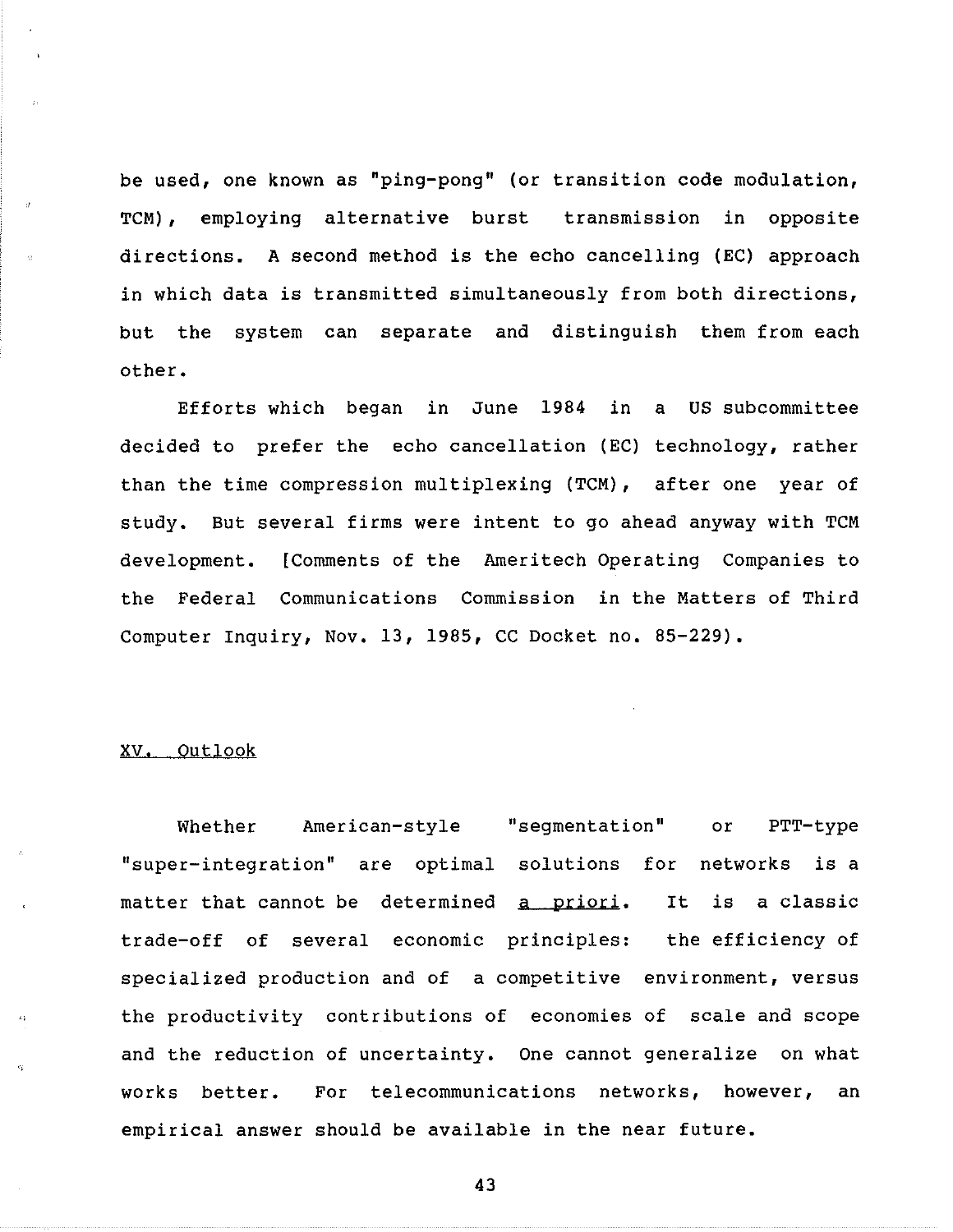When the AT&T divestiture was announced, U.S. critics, and with them many European observers, interpreted this event as a victory for AT&T, which had shed, it was believed, the sluggish and regulated parts of its business and gained the rights to teh world of the future, the new information technology. This interpretation disregarded the long fight that AT&T had waged to preserve its end-to-end vertical integration, which was the cornerstone of its corporate philosophy; it was ignorant, as most observers still are, of the FCC's Computer II decision, which, preceding the divestiture by about a year, had opened competitive markets to AT&T under a structurally separated subsidiary. And it was simply wrong-headed in believing that a giant monopolist would do well in the new world of competition. So far, the experience has been sobering for AT&T in the equipment field, in particular in the computer field.

It is important not to confuse the health of AT&T with that of American telecommunications. The infrastructure is alive and well, and a glance at the trade press with its torrent of announcements of services, products, ventures and market entrants shows the extraordinary and feverish vitality that characterizes all parts of communications. Indeed, it is precisely the vitality of this process that will undermine the economic rationale for the divestiture, namely to separate the competitive and monopolistic sectors of telecommunications from each other. As this artificial institutional separation crumbles under technological reality and from the regulators' desire to give